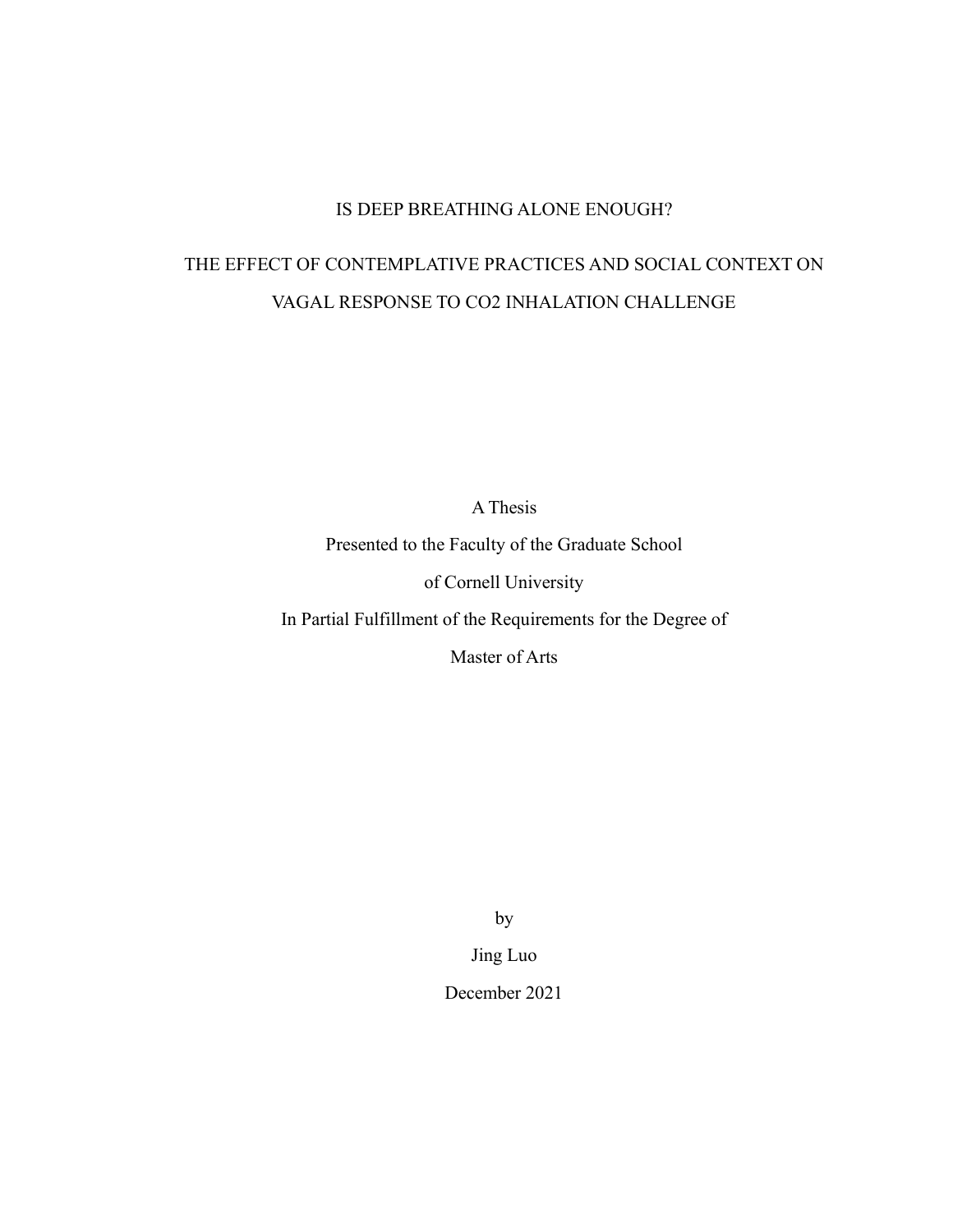© 2021 Jing Luo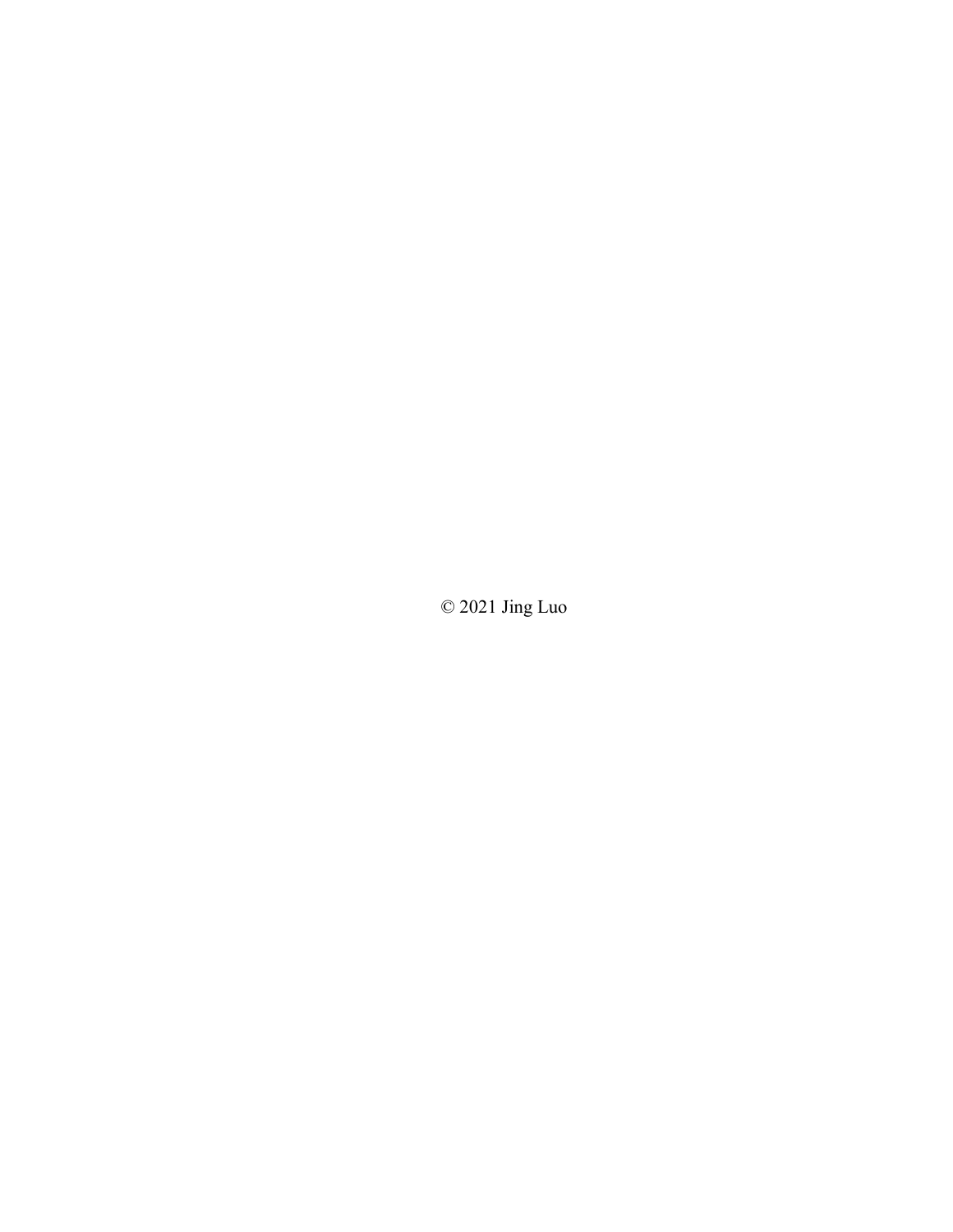# ABSTRACT

Both contemplative practices and social context have been demonstrated beneficial to our mental and bodily well-being, yet little is known about the interplay between the two. This study explores the difference between deep breathing and meditation and how social context influences their effect on vagal nervous activity, before, during, and after the 7.5% carbon dioxide (CO2) enriched air inhalation challenge. We conducted a within-subjects 2 (deep breathing and meditation) by 2 (alone and with a partner) design on 128 college students (84 female). Participants first did contemplative practice either alone or with a partner, then took the CO2 inhalation challenge. Time-domain heart rate variability (HRV) indexed by the root mean square of successive differences between normal heartbeats (RMSSD) increased after the contemplative practice, and no difference between alone group and with-a-partner group was found. In the CO2 stress task, reactivity HRV (the difference between prechallenge and during-challenge HRV) did not significantly differ between groups. A significant positive relationship was found between subjective distress and RMSSD across the experiment. Results of the current study suggest that we could benefit from solely deep breathing, and it has a similar impact on the vagal tone as meditation.

*Keywords*: heart rate variability, RMSSD, meditation, social support, anxiety sensitivity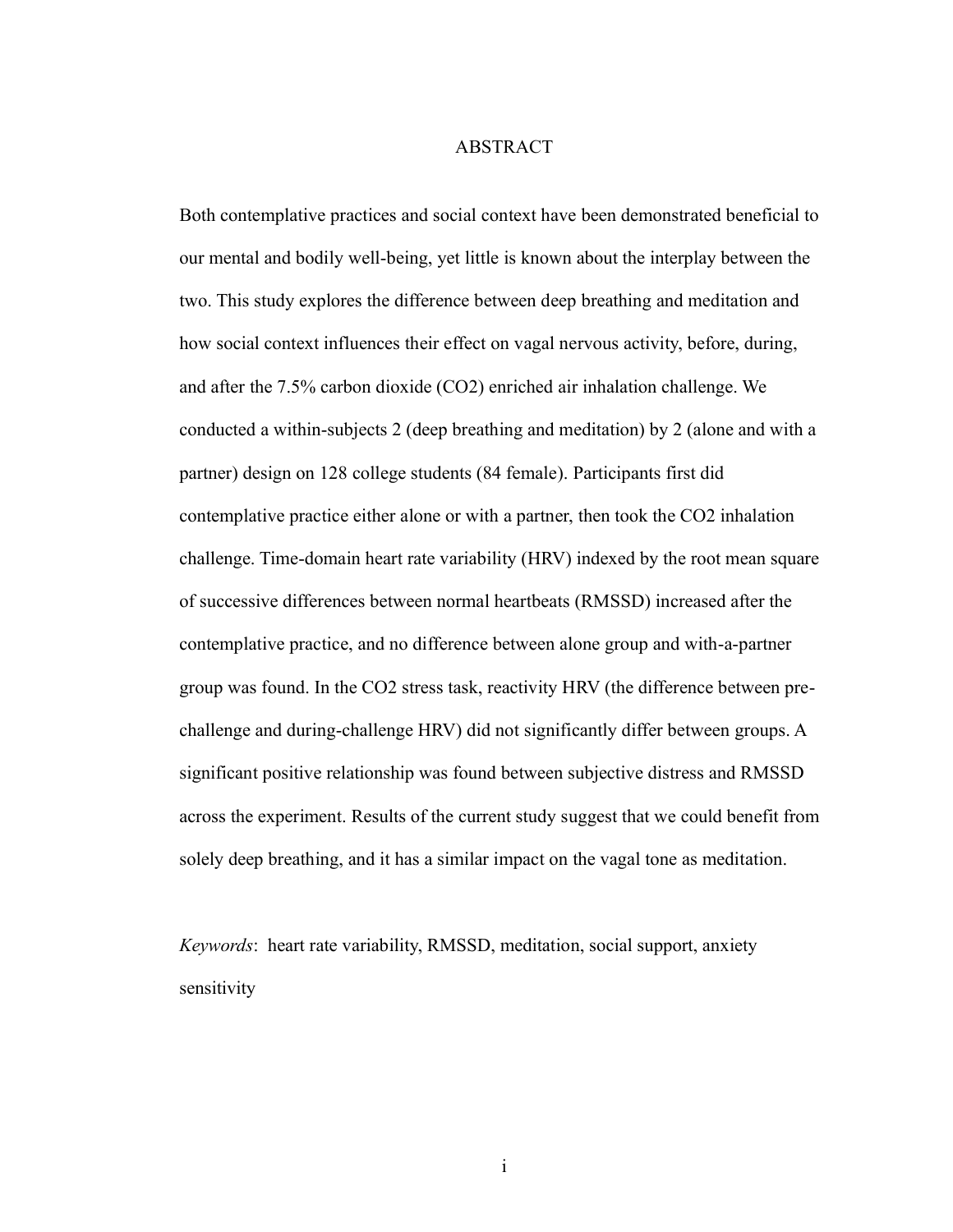# BIOGRAPHICAL SKETCH

The author, Jing Luo was born on May 9<sup>th</sup>, 1995 in Xingyi, Guizhou Province, China. She is the only child of Mr. Fei Luo and Mrs. Fang Liu. She is married to Tiancheng Ying in 2018 and has moved to the United States since then.

In June 2017, Jing Luo graduated from Beijing Institute of Technology with a bachelor's degree in computer science. Under Dr. Chong Feng's supervision, a team member and the author built a popular Artificial Intelligence Modeling Language (AIML) based Chinese Chat Robot as her bachelor's thesis.

With an interest in social support and intimate relationships, she is currently a master's student in the Department of Psychology at Cornell University, majoring in developmental psychology.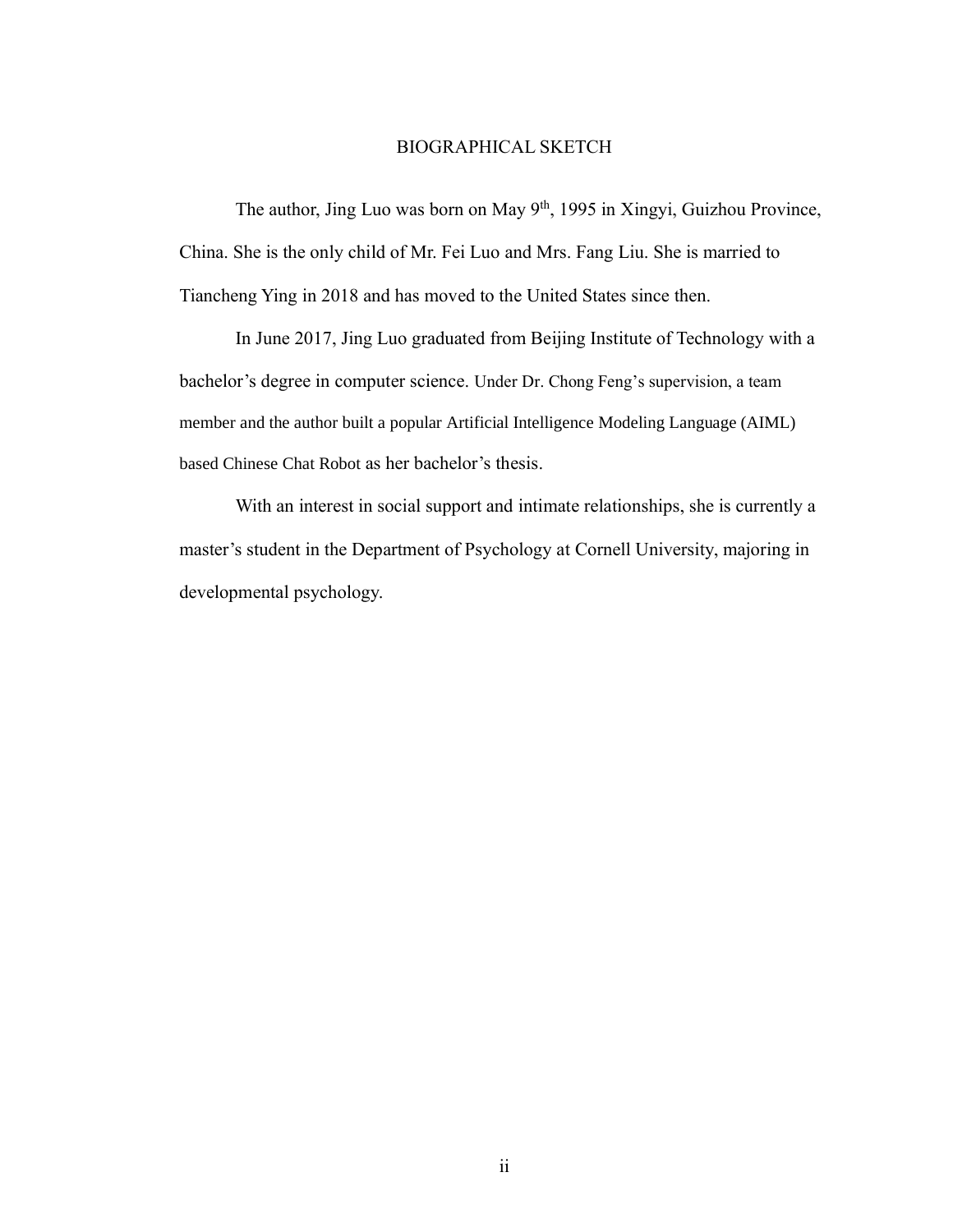# ACKNOWLEDGMENTS

There are many incredible people I would like to thank for their contributions to this thesis. Without them, completing this thesis during the usual pandemic would be impossible.

I would like to first acknowledge and give my warmest thanks to my supervisor Dr. Marlen Gonzalez, an intelligent woman scientist in the Department of Psychology at Cornell university. Her valuable and patient guidance and advice carried me through all the stages of this thesis. Her enthusiasm to science is encouraging and I admire that with my heart.

To my graduate thesis committee members, Dr. Adam Anderson and Dr. Eve DeRosa, I would like to thank them for sharing insightful comments based on their ample research experiences. Without them being my committee members at the first place, none of my amazing experiences at graduate school would be possible.

I would also like to give special thanks to my husband Tiancheng Ying and my family, who have been very supportive and loving. Without their support and love, I would not be who I am. I am also grateful to my teammate Sydney, who has always been my companion and comfort during the thesis journey. You all are the reason why I believe a person's social support could be incredibly powerful.

iii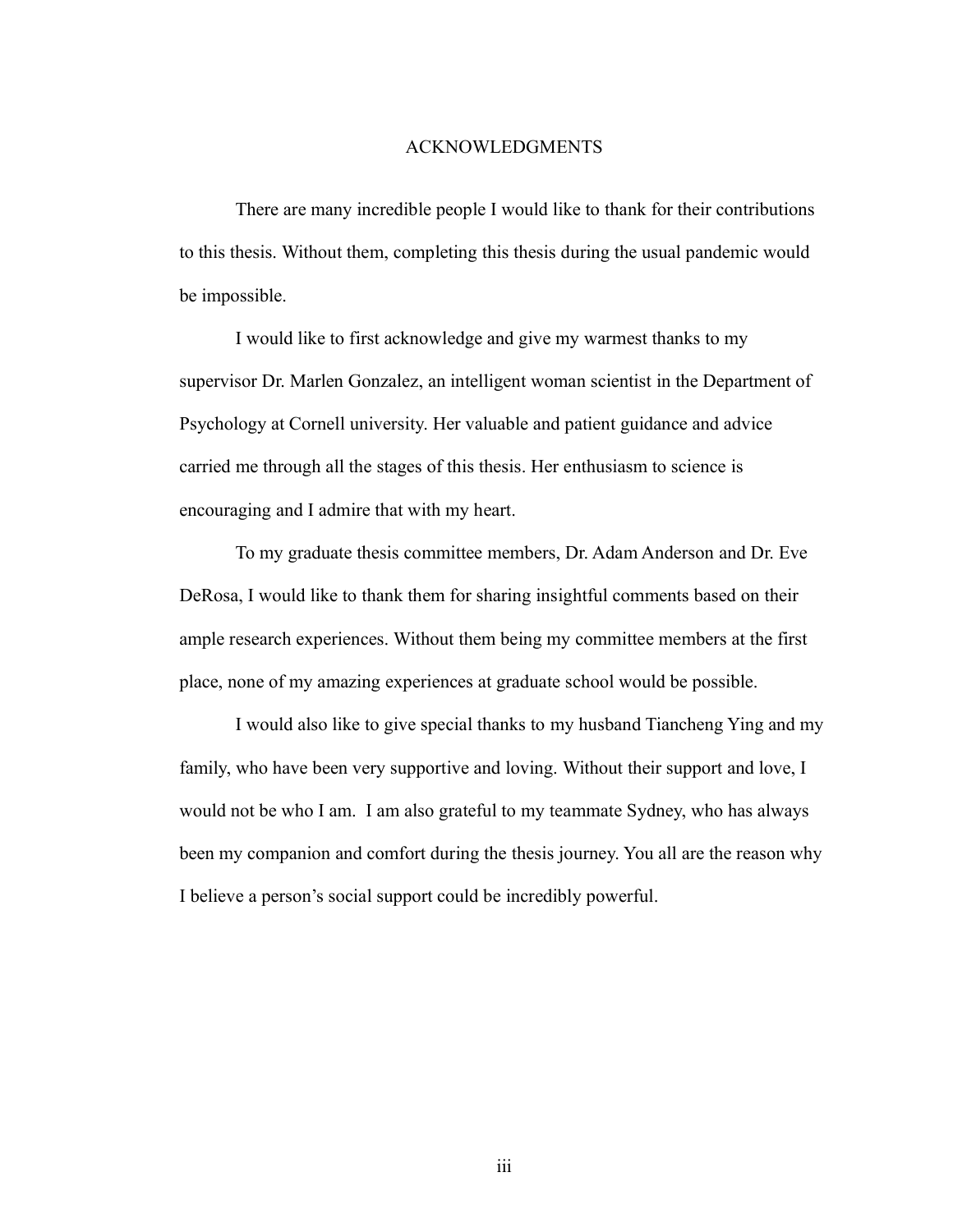# **CONTENTS**

| CARBON DIOXIDE (CO2) ENRICHED AIR AS A PSYCHOBIOLOGICAL STRESSOR  4   |
|-----------------------------------------------------------------------|
|                                                                       |
|                                                                       |
|                                                                       |
|                                                                       |
|                                                                       |
|                                                                       |
|                                                                       |
|                                                                       |
|                                                                       |
|                                                                       |
|                                                                       |
|                                                                       |
|                                                                       |
|                                                                       |
| CO2 INHALATION STRESS TASK INDUCES DISTRESS AND VAGAL ADJUSTMENTS  17 |
|                                                                       |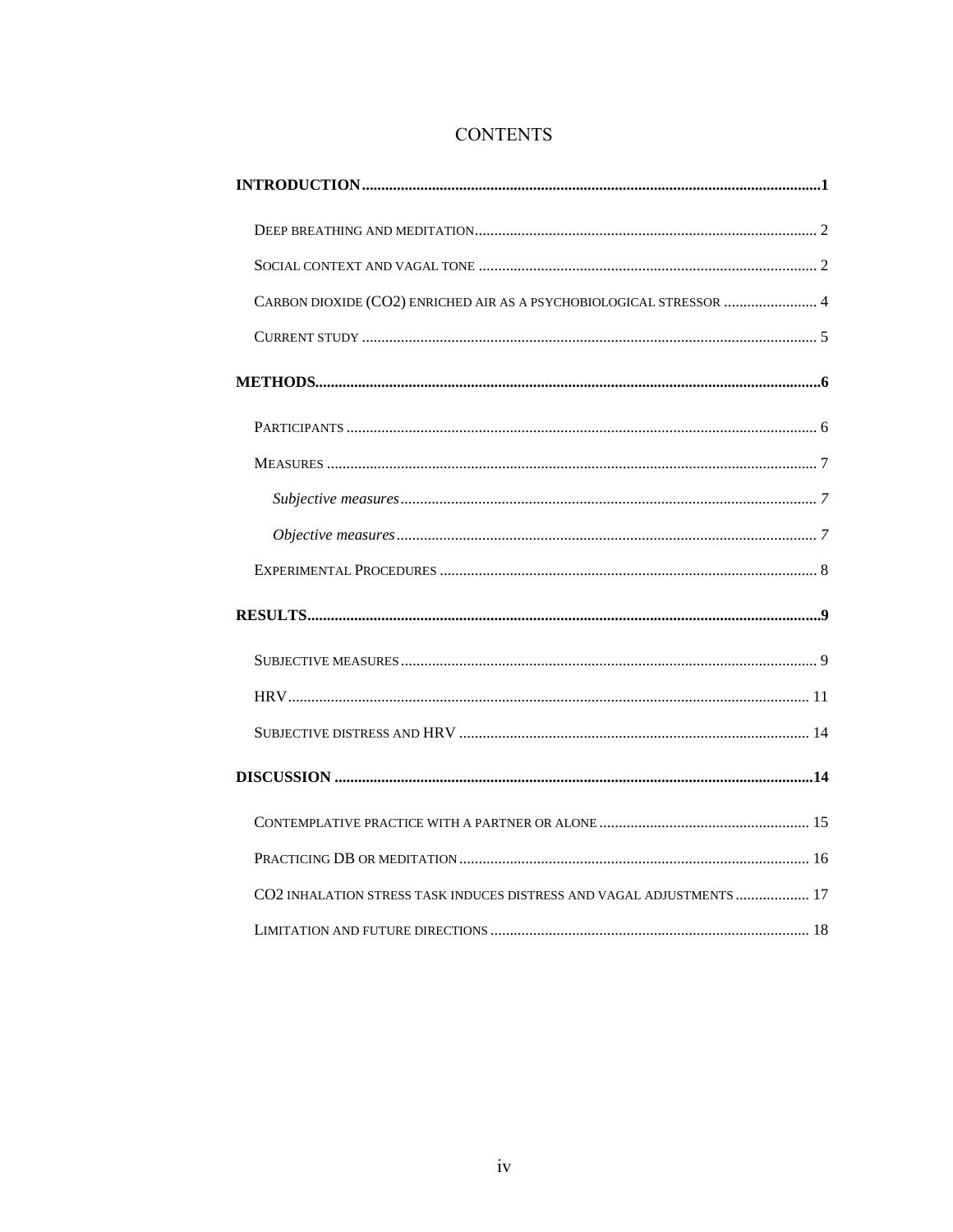#### **Introduction**

<span id="page-6-0"></span>Taking deep breathing (DB) has been shown to be an uncomplicated yet effective method to adjust the vagal activity, and further increase relaxation and reduce stress (Perciavalle et al., 2017; Van Diest et al., 2014). The application of meditation has also been proven to have a positive impact on people's vagal tone and well-being (Kok et al., 2013; Huppert et al., 2010). In addition, recent evidence suggests that meditation practice can reduce anxiety and depression during times of pandemic (Behan, 2020), as well as improve performance at the workplace (Hyland et al., 2015). With the unique advantage of low-cost and easy-to-implement, DB and meditation are both beneficial methods that people could utilize before stressful events. However, whether the effect of DB and meditation differ remains unclear.

When studying the reaction to stressful events, another important component is social support. It is suggested by the social buffering theory that when facing stressful events, social support can attenuate the adverse effects (Cohen & Wills, 1985). The presence of others can promote a perception that there are available resources and may reduce the potential harm caused by stressful events. This phenomenon happens not only in humans but also in several other species including rats and guinea pigs (Kiyokawa et al., 2018; Hennessy et al., 2000; Coan et al., 2017). A recent study reveals the underlying physiological mechanism – social buffering is mediated via the oxytocin system (Sicorello et al., 2020). Oxytocin is a hormone and a neurotransmitter involved in childbirth and breastfeeding, which plays an important role in social bonding. When facing stressful events, the body goes through a series of physiological responses to preserve biological homeostasis. When stressors are frequent, intense, or long-lasting, they cause body use and tear, which is linked to the same health problems seen in those with poor relationship quality (Juster et al., 2010). There has been a gap between the research of meditation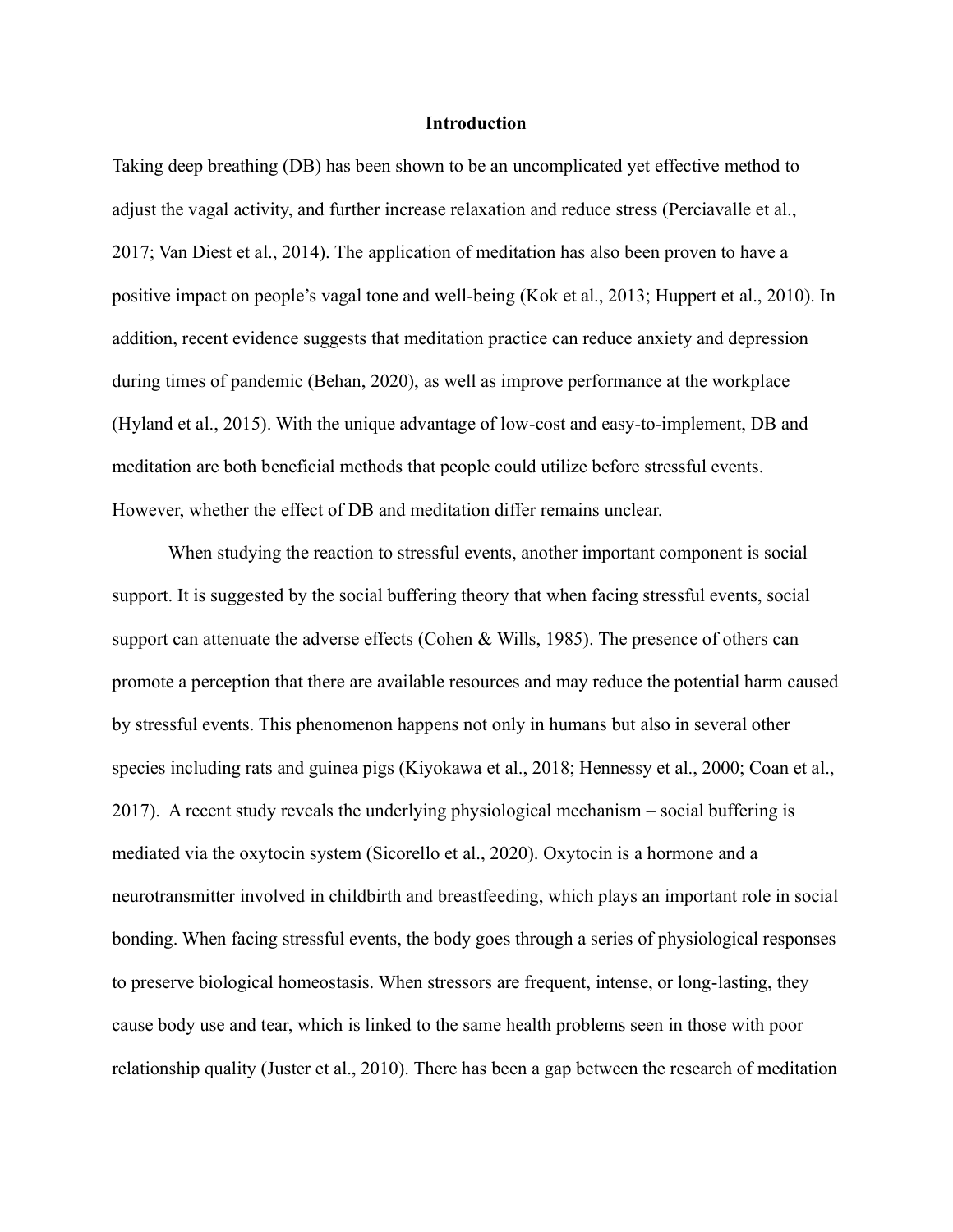and social context. It remains unclear how the presence of a partner impacts the effect of contemplative practice.

Given the benefit of contemplative practice and the importance of social support, we investigated how different contemplative methods and social context might impact young people's subjective distress and their vagal reaction to psychobiological stress tasks.

# <span id="page-7-0"></span>**Deep breathing and meditation**

Both deep breathing and meditation have been shown to improve vagal tone, positive emotions, and stress reduction (Van Diest et al., 2014; Lin et al., 2014; Gruzelier et al., 2014; Fredrickson et al., 2008; Huppert et al., 2010; Kok et al., 2013). Solely deep breathing does not include the cognitive process and benefits people by improving vagal tone. When practicing meditation, cognitive component is included compared with deep breathing. Previous research has shown that loving-kindness mediation can increase positive emotions, which in turn promotes positive social connections, and then improve people's vagal tone (Kok et al., 2013).

Compared with solely deep breathing, will the cognitive element boost the benefit of contemplative practice? If social context is added, will the effect of deep breathing be similar to the effect of meditation? These are part of the questions that the current study is exploring.

# <span id="page-7-1"></span>**Social context and vagal tone**

Mental resources are needed to process the information that we receive in our daily environment, which is normatively rich with other humans. When facing stressful event, changing environment is noticed by cognitive process or physiological reaction. Thus, more than usual mental resources are need to deal with the environment. Close social interactions and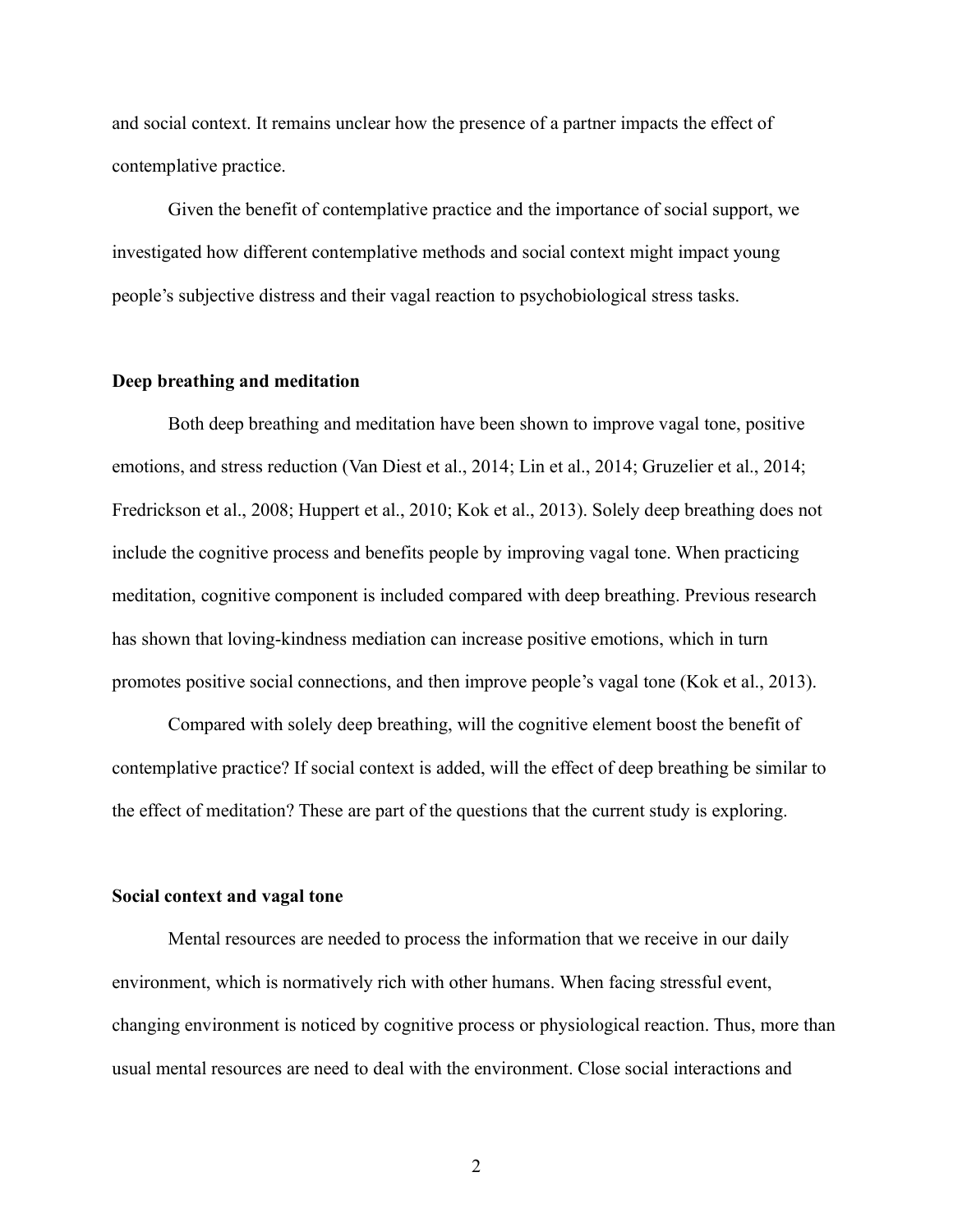perceived social support have been discovered to have a buffering impact on physiological stress responses, potentially enhancing health and counteracting negative organismic effects (e.g., Uchino, 2006; Uchino et al., 1999). When people sense comparable high levels of social support, there is evidence for reduced cardiovascular stress responses and lower ambulatory blood pressure (e.g., Bowen et al., 2014; Uchino et al., 2011).

A widely used index of biological adaptiveness is heart rate variability (HRV). It reflected the activity of the autonomic nervous system (ANS), which essentially automatically regulates bodily functions including heart rate, blood pressure, breathing, and sexual arousal. It is usually thought ANS has mainly two divisions – the sympathetic nervous system (SNS) and parasympathetic system (PSNS). The SNS initiates the fight-or-flight response and the PSNS initiates the rest-and-digest process. Approximately 75% of the parasympathetic nerves are vagus nerves. The vagus nerve may have a role in the control of numerous behaviors by enabling a flexible interaction with the environment due to its strong linkages with other cranial nerves (i.e., facial expressions, looking, listening, vocalizing, and self-soothing). Vagal activity, more specifically, is thought to help the organism adjust to the dynamic nature of social communication.

Multiple research have linked social aspects to HRV and discovered that higher HRV is linked to improved relationship quality (e.g., Butler et al., 2006; Diamond et al., 2011; Horsten et al., 1999). A recent study has shown that people who receive higher coworker support have higher HRV in the time domain (Baethge et al., 2020). Similarly, another research observed that when accompanied by perceived social support, HRV significantly increased during rumination (Gerteis & Schwerdtfeger, 2016).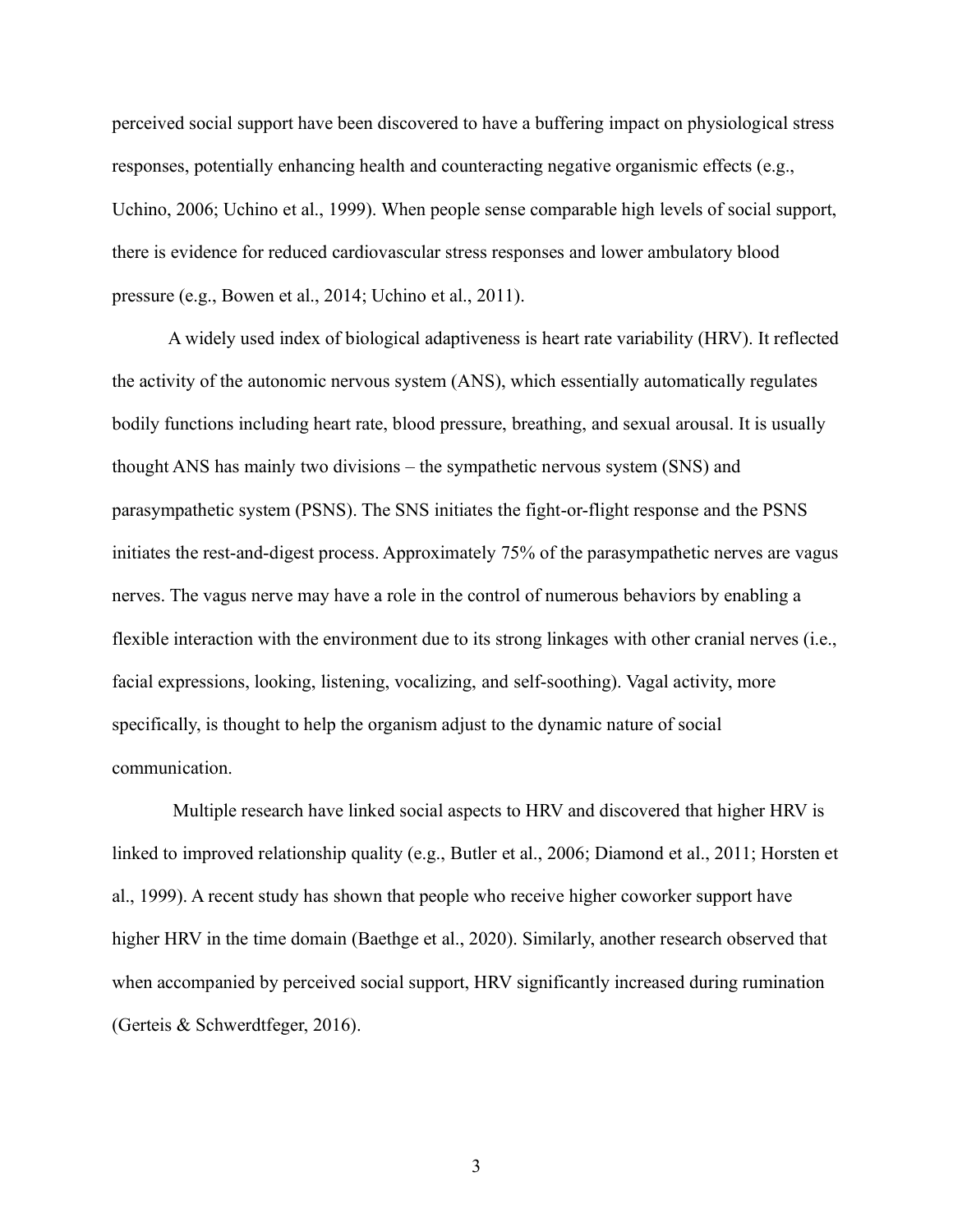#### <span id="page-9-0"></span>**Carbon dioxide (CO2) enriched air as a psychobiological stressor**

The inhalation of CO2-enriched air has been used to provoke a panic-like response in the laboratory over the decades (Zvolensky & Eifert, 2001; Seddon et al., 2011). Typically, the CO2 levels in outdoor air only range from 0.03% to 0.04%. When utilized in the experimental environment, both lower concentrations of 7% and higher concentrations of up to 35% has been shown to be safe and effective psychobiological stressor (Martino et al., 2020; Perna et al., 2003). Both frequency domain and time domain of HRV measures have been shown to be affected by CO2 inhalation challenge (Brown et al., 2007; Tzeng et al., 2007; Martino et al., 2020).

HRV is generated by heart-brain interactions and dynamically changing ANS processes (Shaffer & Ginsberg, 2017). It is a noninvasive index of interconnected regulatory systems that work on various time scales to aid in our adaptation to environmental and psychological challenges. Subjective distress is usually considered to correspond with lower HRV and higher heart rate during mental stress tasks (Renna et al., 2021; Jump & Dockray, 2020). Being an index of the parasympathetic nervous system, HRV decreases when we are in a more mentally stressful state. However, when the stress is physiological, HRV changes differently. As a previous study demonstrates, when exposed to 9% CO2, healthy participants showed decreased heart rate (Leibold et al., 2016). According to the results of this study, CO2 causes a strong fear response, which is accompanied by a rise in blood pressure, an adaptive reduction in heart rate, and an increase in respiration rate in healthy people. Although HRV was not reported in this work, the parasympathetic system is working to decrease heart rate (Appelhans & Luecken, 2006), thus we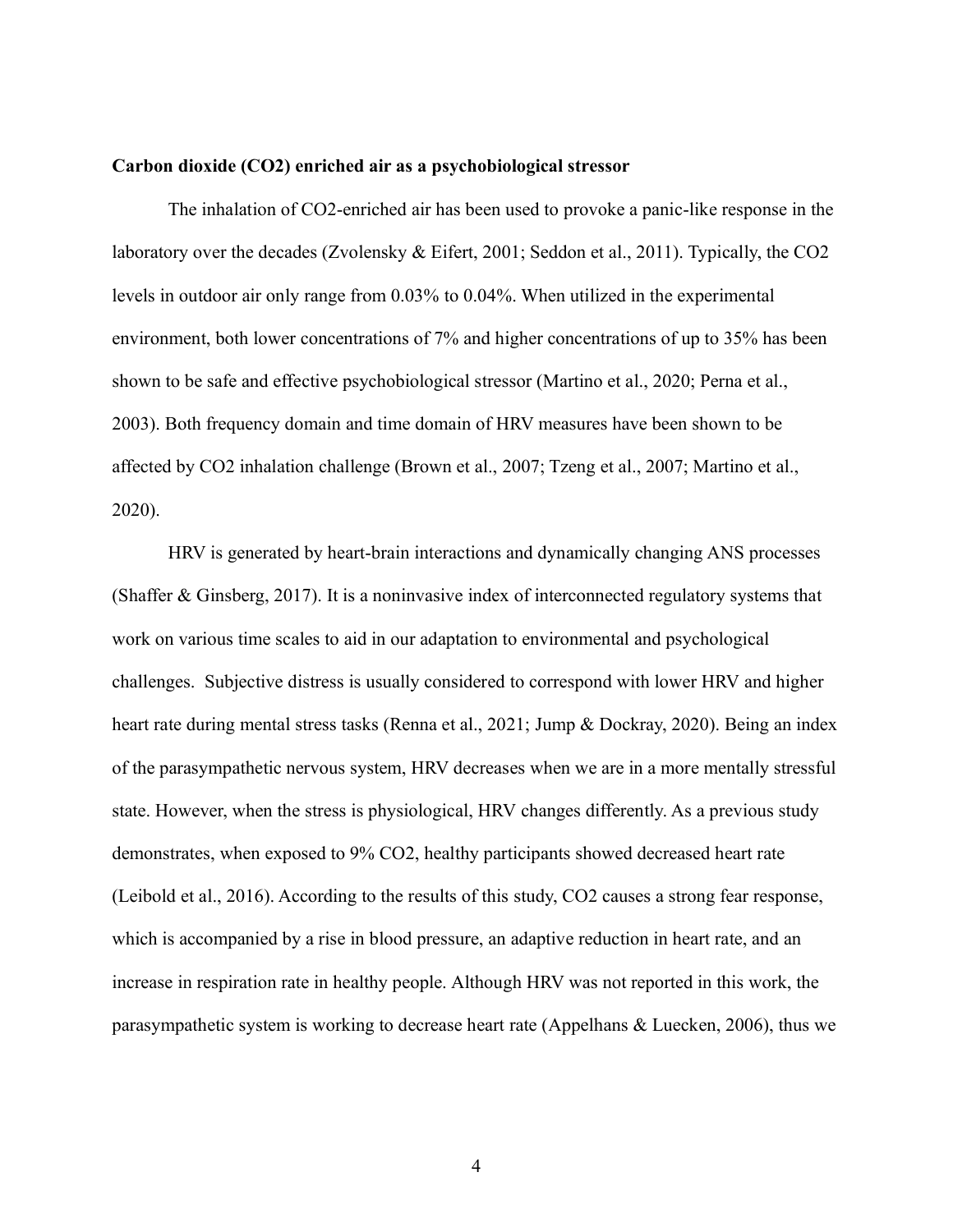can infer vagal tone increased in that previous study. The results of these studies suggest that HRV changes show differently depending on the stress task type.

### <span id="page-10-0"></span>**Current study**

With this study, we aimed to investigate how social context impacts the benefit of contemplative practice and whether the benefit of DB and meditation on vagal activity across the CO2 stress task differs. There are three categories of meditative practices that have been scientifically studied, focused attention, open monitoring, and kindness and compassion (Kok et al., 2013). In the current study, focused attention practice is used for the meditation group.

Our broadest hypothesis, given previous work on social context and contemplative practice, is that social context will boost the benefit of contemplative practice. If true, it should be possible to find evidence that HRV might increase more among the with-a-partner group after contemplative practice. Furthermore, we expect that meditation will improve vagal tone more than deep breathing. We expect to see greater vagal tone improvement after contemplative practice in the meditation group.

We also intended to explore the relationship between subjective distress and objective vagal activities among college participants. Recently researchers have found that high-frequency HRV is negatively related to cannabis intoxication, but not related to subjective anxiety (Pabon et al., 2021). Another recent work also showed HRV remained at the same level when subjective burnout decreased (Orosz et al., 2021). However, one of the key outcomes of stress-reduction *is* subjective change. Understanding how HRV and subjective changes in distress are related can help us better understand the mechanisms by which contemplative practice and social context impact health and wellbeing.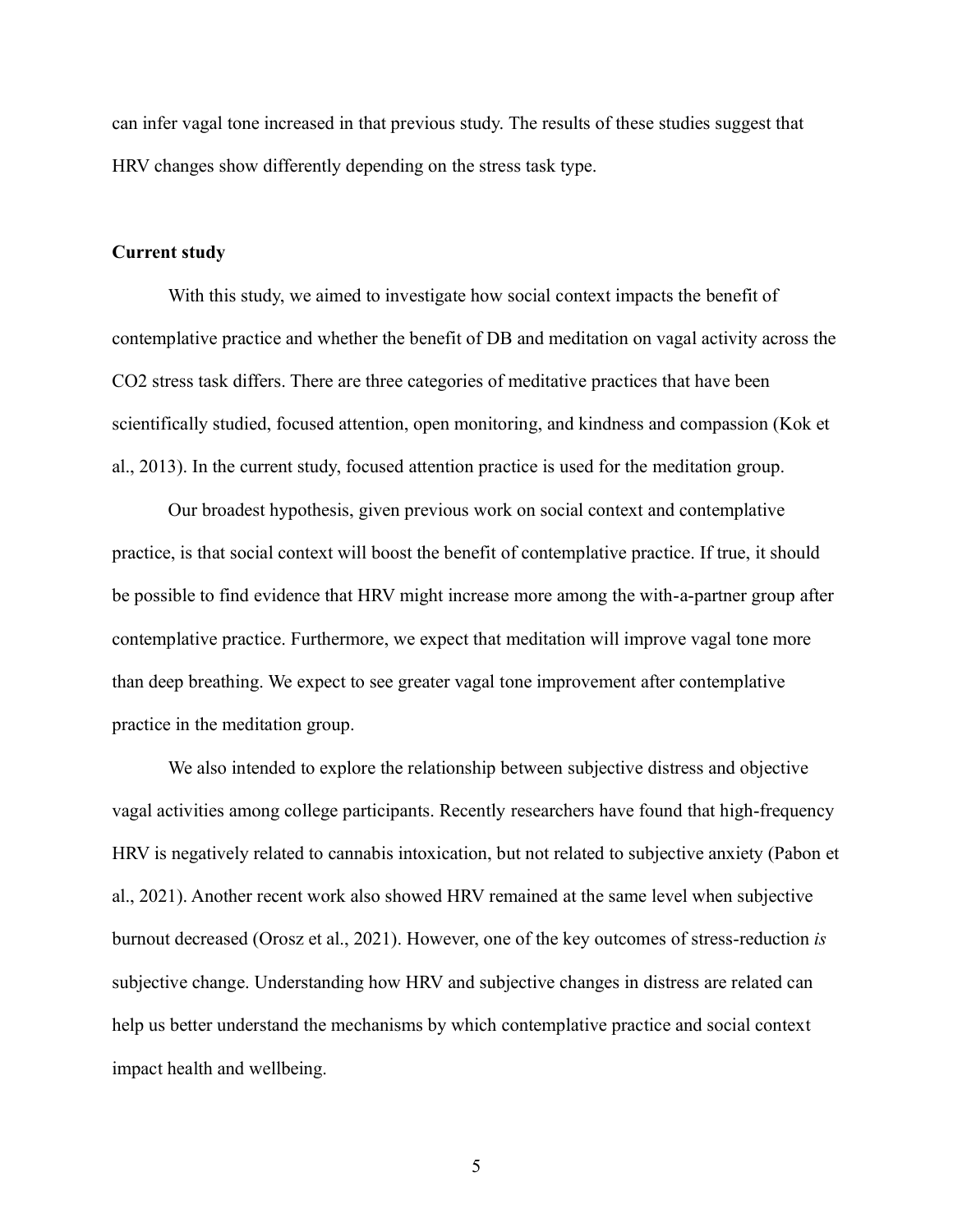#### **Methods**

## <span id="page-11-1"></span><span id="page-11-0"></span>**Participants**

Participants ( $n = 128$ ) were divided into four groups including deep breathing alone group, deep breathing with a partner group, meditation alone group, and meditation with a partner group. Of all participants,  $66\%$  (n = 84) were female and  $34\%$  (n = 44) were male; ages ranged from 18 to 24 years. Approximately 70% of participants identified as White, 29% identified as Asian, 5% identified as Black or African American, 0.7% identified as Native Hawaiian or Other Pacific Islander, and 2 participants preferred not to provide the information (participants could choose more than one option). In the meditation group (including meditation alone group and meditation with a partner group), participants were recruited from the Buddhism in the Modern World class offered through the Religious Studies Department at the University of Virginia. In this class, undergraduate students learn mindfulness-based techniques and practice at least one hour of meditation a week with a smaller group. Students were informed starting at the beginning of class that they have the option to participate in a program evaluation for \$15 or 2 course credits. In the deep breathing group, meditation-naïve participants were recruited from the broader School of Arts and Sciences at the University of Virginia. Participants were screened for a selfreported consistent experience with contemplative practice. Only those who engage in an hour or less of practice per week were invited to participate in the deep breathing comparison group.

Participants were excluded from the study if they were less than eighteen years old, might be pregnant, had asthma, had a serious illness, experienced psychosis, experienced any seizures without a clear cause, or had any kind of psychiatric medication or non-psychiatric medications with psychological effects within the past 4 weeks.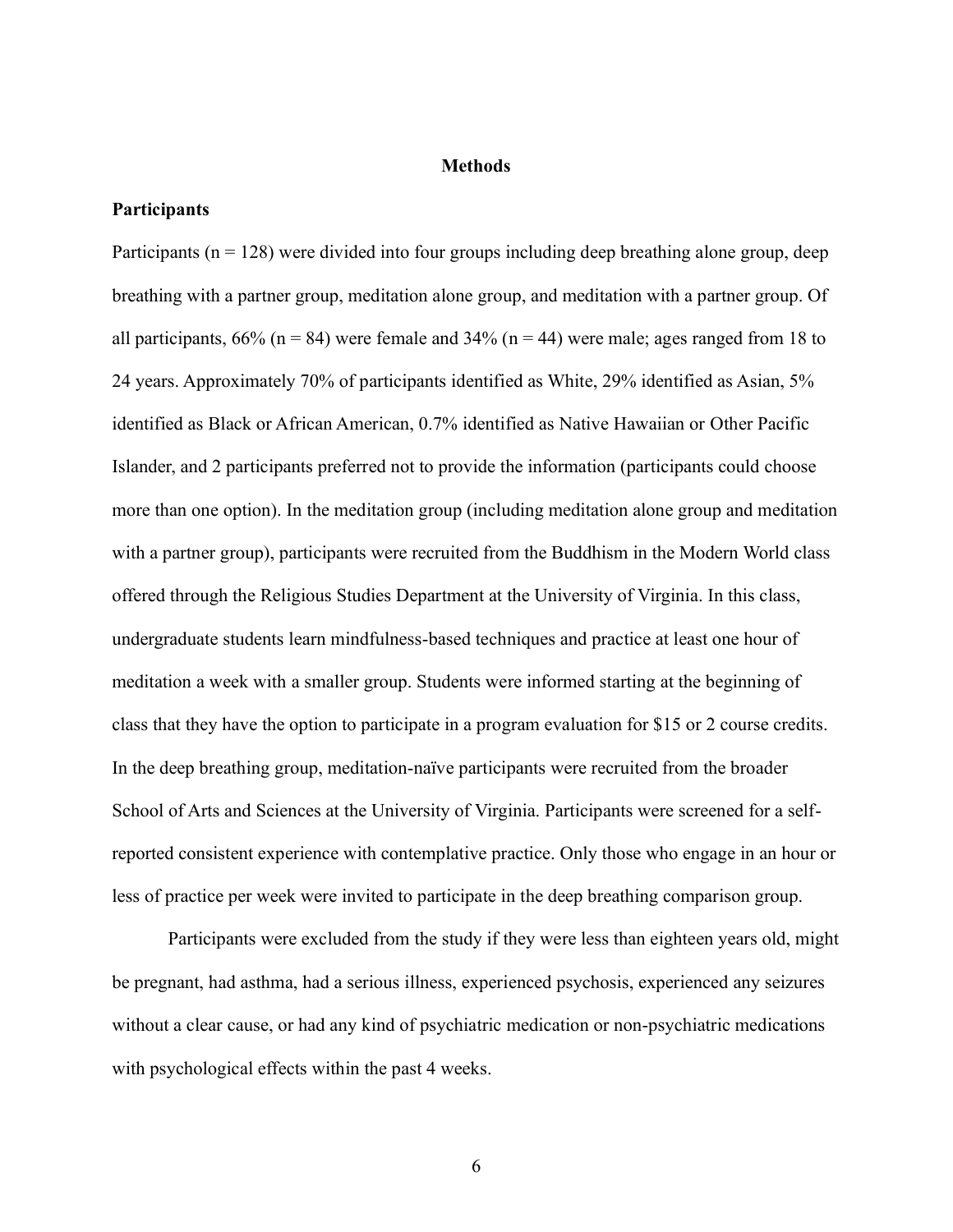### <span id="page-12-1"></span><span id="page-12-0"></span>**Measures**

### **Subjective measures:**

Subjective Units of Distress Scale: The Subjective Units of Distress Scale (SUDS; Wolpe, 1969) assesses one's current subjective intensity disturbance or distress. Participants indicate the intensity of their feelings and other internal experiences on a 100-point scale  $(0 = no$ *more anxiety of any kind about any particular issue*, 100 = *feels unbearably bad, overwhelmed*).

The Anxiety Sensitivity Index: The Anxiety Sensitivity Index (ASI; Reiss, Peterson, Gursky, & McNally, 1986) measures to what extent a person believes that anxiety experiences have negative effects. There are 16 items in ASI, including "it scares me when my heart beats rapidly" and "it scares me when I become short of breath".

#### **Objective measures:**

<span id="page-12-2"></span>Heart Rate Variability: Heart rate variability data were collected upon participants' arrival and continuously across the CO2 task. BIOPAC data acquisition unit (MP150: BIOPAC Systems Inc., US) and accompanying equipment were used to collect raw Electrocardiogram (ECGs) data. The sampling rate was 1,000 Hz. ECG raw data was then clipped based on the epochs using MATLAB (Version R2021a). The time length for each epoch is 120 seconds for baseline epoch, 240 seconds for pre-challenge epoch, 480 seconds for during-CO2 challenge epoch, and 420 seconds for recovery epoch. Clipped ECG data were then cleaned and processed using ARTiiFACT software (Kaufmann et al., 2011). For the peak detection method, the global threshold was used, and the threshold was 200 microvolts. For artifact processing, we selected cubic spline interpolation as the correction method. In the automated HRV analysis module, the interpolation rate was 4 Hz. Window widths chosen were 120 seconds for baseline, 240 seconds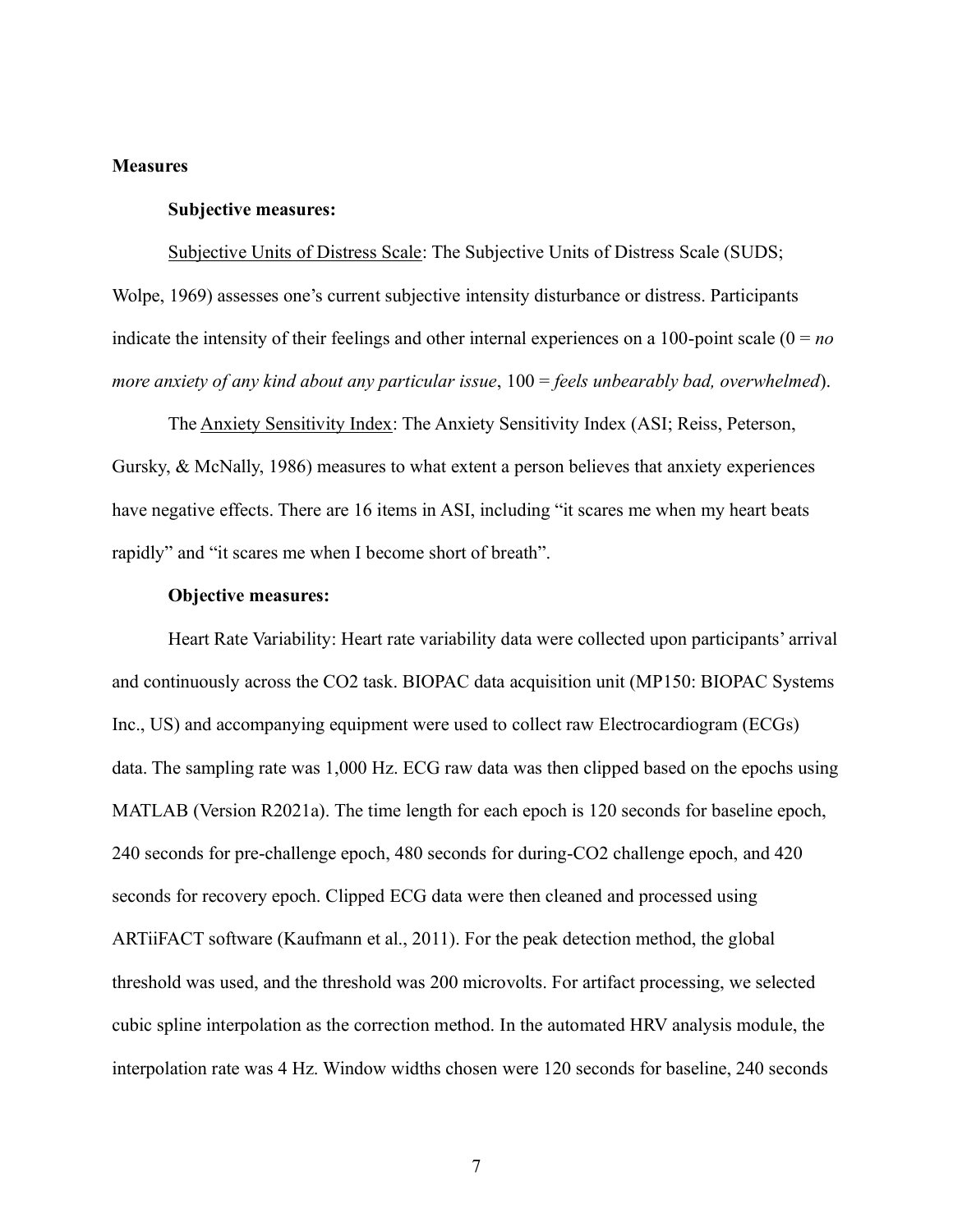for pre-challenge epoch, 480 seconds for during-CO2 challenge epoch, and 420 seconds for recovery epoch. Window overlap was 50 %. Resultant time-domain HRV - the root mean square of successive differences between normal heartbeats (RMSSD) was obtained.

#### <span id="page-13-0"></span>**Experimental Procedures**

Participants arrived in pairs. Upon the arrival of participants, consent forms and screening questions were shown and asked by the research assistants to ensure participants were still eligible to attend the experiment. After confirming the eligibility, the whole process of the experiment was told by the research assistant, and participants were told they could halt the study at any time in the event if they were too uncomfortable or became distressed. After this, 2 minutes baseline SUDS and baseline HRV were measured in a seated position. Following the baseline measurements, participants were instructed to practice meditation or deep breathing for 10 minutes either alone or with a partner. After the contemplative practice, participants were presented the consent addendum for the CO2 breathing challenge and were reassured they could stop the task without penalty if they hoped so. After the participants signed the addendum, they entered another room for the CO2 breathing challenge. The CO2 period was 20 minutes in total. During the first 5-minutes pre-challenge period, participants were exposed to normal air. Then for the following 8-minutes during-challenge period, participants were exposed to 7.5% CO2 enriched air. For the last 7-minutes recovery period, participants were exposed to normal air again. During the whole process, ECG data were collected using the BIOPAC data acquisition unit and accompanying equipment. SUDS data were collected every 2 minutes. Upon the task completion, a post-challenge SUDS was obtained. The procedure in the library is shown in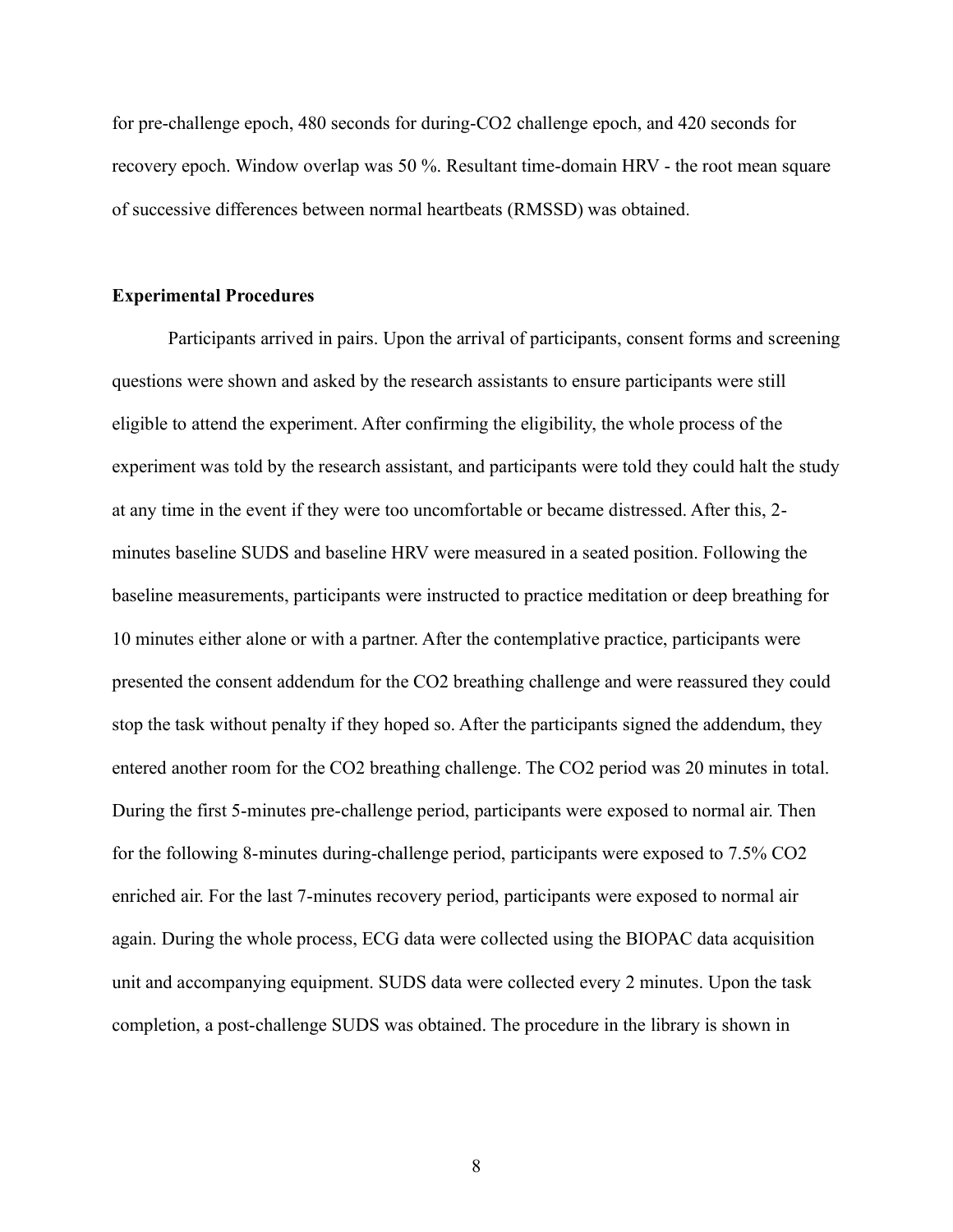Figure 1. A battery of questionnaires was emailed to the participants and was completed within 24 hours after the experiment.



*Figure 1*. The flow chart of the study.

# **Results**

# <span id="page-14-1"></span><span id="page-14-0"></span>**Subjective measures**

According to the scores of SUDS across the experiment (Figure 2), participants felt more stressed during the CO2 enriched phase. Even though they were not informed when enriched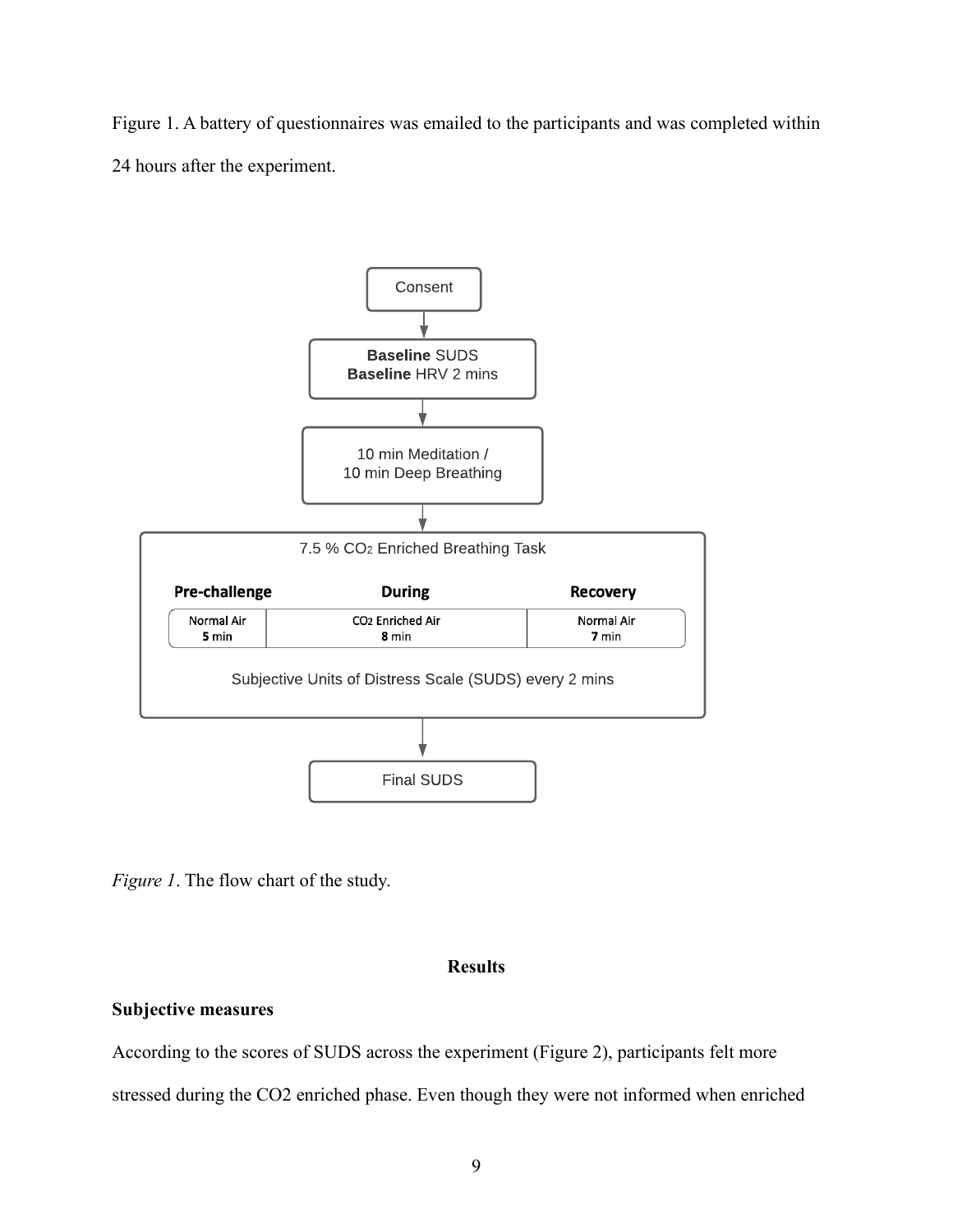CO2 was administrated, the physiobiological response still caused mental distress. After the CO2 challenge ended, the SUDS gradually returned to the baseline level.

To investigate the effects of social context and contemplative practice on participants' subjective distress across the experiment, we conducted linear mixed-effect (LMER) model analysis in R (version 1.4.1717). We set SUDS as the dependent variable and added fixed effects of social context, contemplative practice, epoch (bold words shown in Figure 1), anxiety sensitivity, gender, as well as the interaction between social context and contemplative practice. Participant was included as a random effect. Significance was calculated using Satterthwaite's method. The model specification was as follows: Model SUDS  $\sim$  lmer(SUDS  $\sim$ Social\*Contemplative + Epoch + ASI + gender + (1|Participant)). There were no significant main effects of social context (beta =  $-0.78$ , t =  $-0.21$ , p = .84), where social context is coded as 1 when participants were with a partner, 0 when participants were alone, nor contemplative practice (beta  $= 0.49$ , t = 0.13, p = .90), where it was coded as 1 when participants did meditation, 0 when participants did deep breathing. No interaction was found between social context and contemplative practice ( $p = .15$ ). There were no significant main effects of gender (beta = -0.21,  $t = -0.07$ ,  $p = .95$ ). ASI showed close to being statistically significant (beta = 0.30,  $t = 1.95$ , p  $= .055$ ). Epoch during-challenge showed significant main effect (beta = 12.13, t = 9.28, p  $< .001$ ).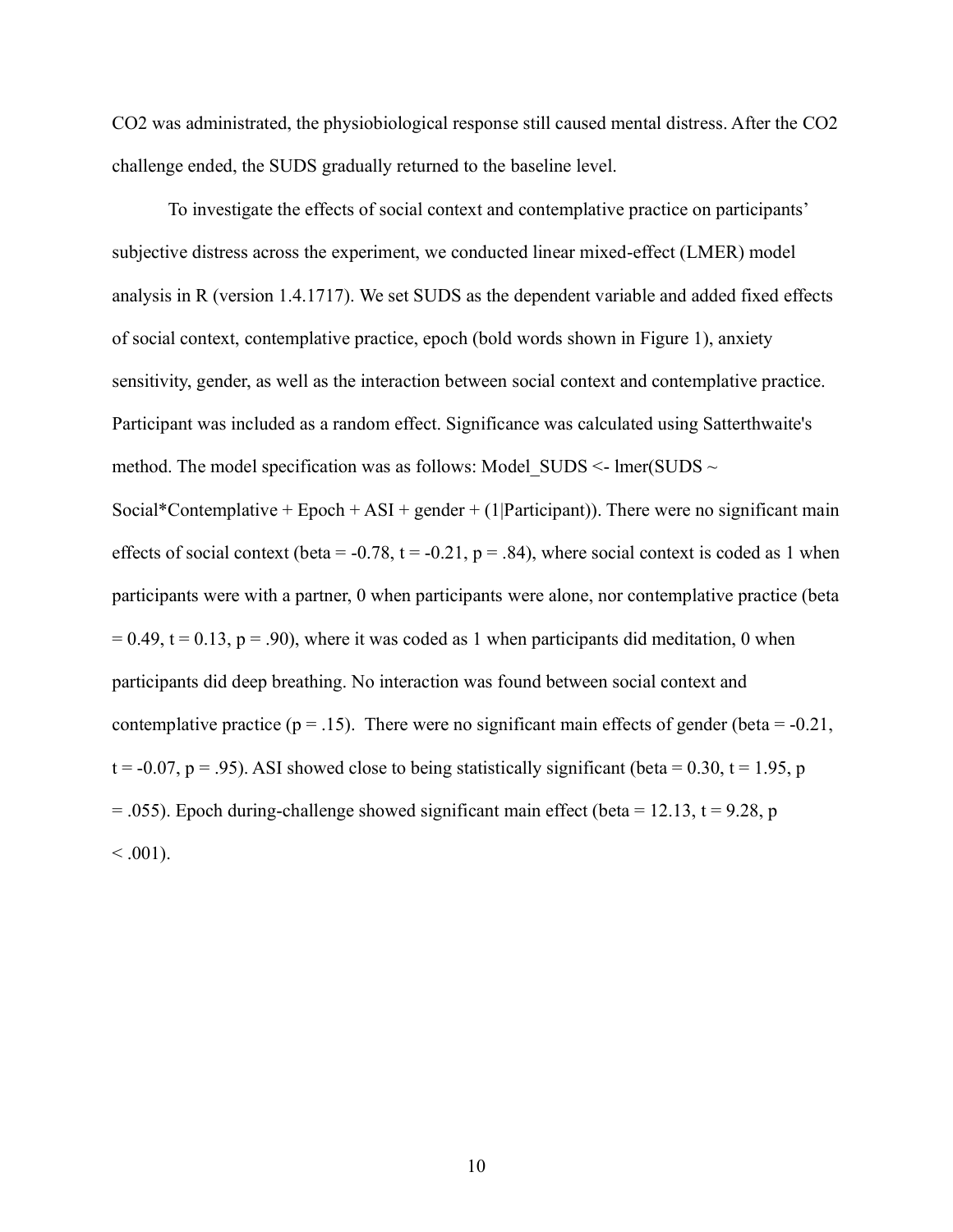

*Figure 2*. The subjective units of distress across the experiment.

# <span id="page-16-0"></span>**HRV**

Generally, HRV increased from Baseline to the Pre-challenge phase, which indicated the effect of contemplative practice. From Pre-challenge to the During-challenge phase, results align with a former study (Martino et al., 2020) that time-domain HRV generally increases during the CO2 challenge. After the enriched CO2 air stopped, participants' HRV decreased while was still higher than the baseline.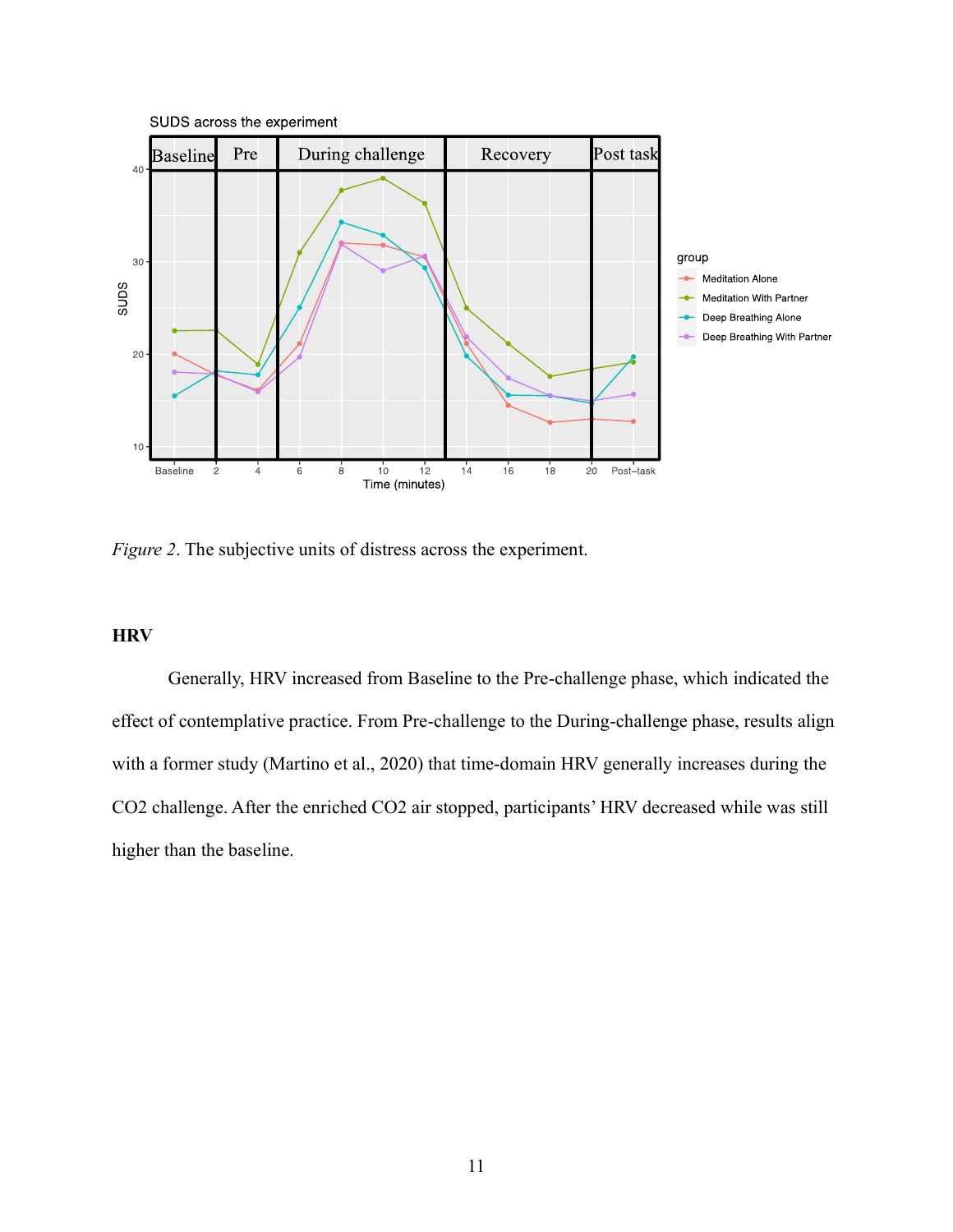# **Table 1**

|         |                         |    | Pre-            |           |           |           |               |           |                 |           |
|---------|-------------------------|----|-----------------|-----------|-----------|-----------|---------------|-----------|-----------------|-----------|
| Social  | Contemplative<br>method | N  | <b>Baseline</b> |           | challenge |           | <b>During</b> |           | <b>Recovery</b> |           |
| context |                         |    | Mean            | <b>SD</b> | Mean      | <b>SD</b> | Mean          | <b>SD</b> | Mean            | <b>SD</b> |
| Alone   | DB                      | 27 | 31.17           | 17.00     | 45.83     | 23.21     | 54.35         | 29.14     | 41.46           | 20.80     |
|         | Meditation              | 19 | 31.26           | 13.64     | 46.20     | 20.79     | 42.72         | 17.94     | 37.74           | 15.63     |
| With a  | $DB$                    | 22 | 39.49           | 22.62     | 55.17     | 39.36     | 57.58         | 41.13     | 45.39           | 23.24     |
| partner | Meditation              | 20 | 54.45           | 39.84     | 65.23     | 40.95     | 70.72         | 51.64     | 60.11           | 40.84     |

# *HRV indexed by RMSSD over experiment epochs*

*Note*: DB stands for deep breathing.



*Figure 3*. HRV indexed by RMSSD across the experiment.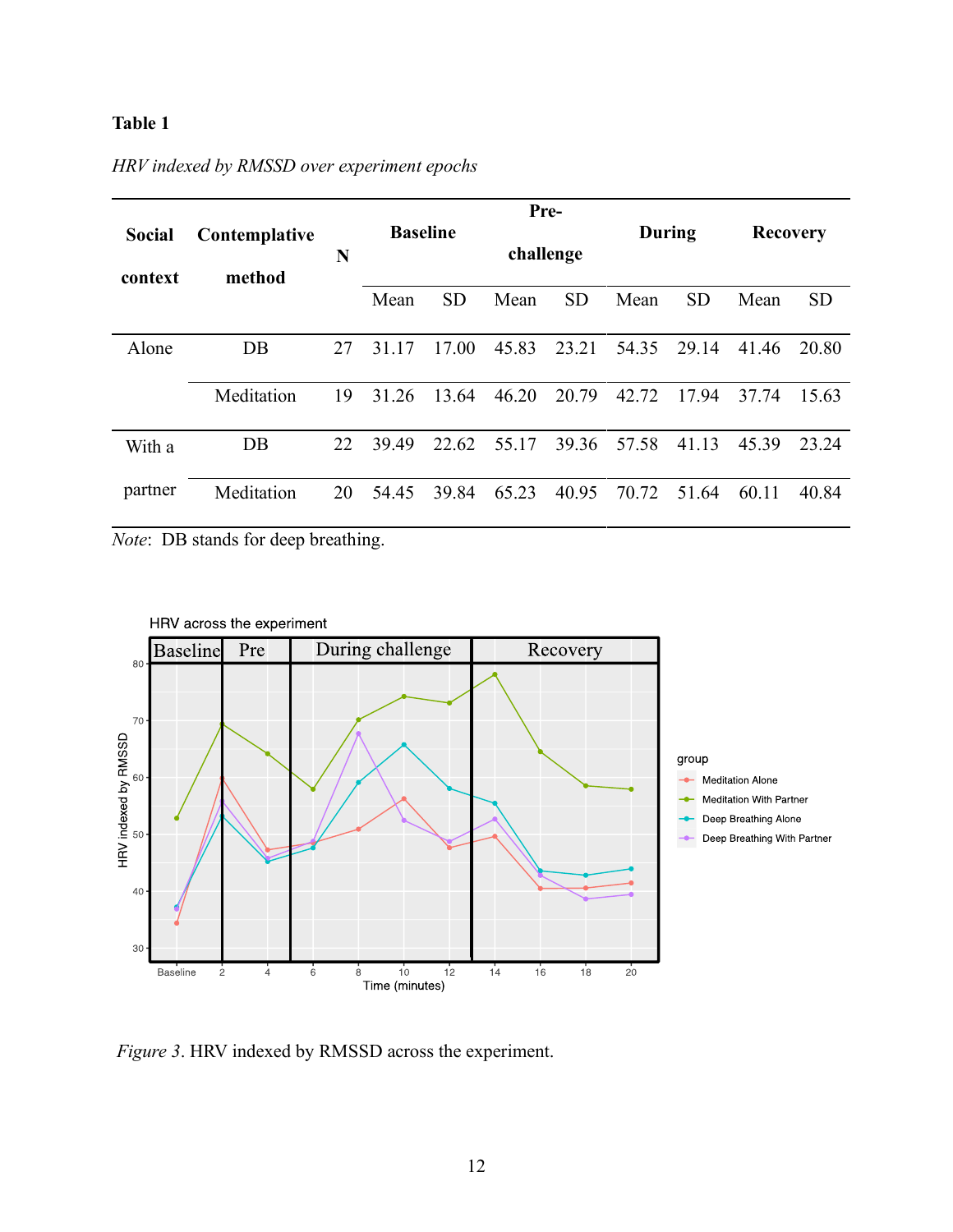To investigate the effects of social context, contemplative method and anxiety sensitivity during the contemplative practice, we conducted multiple linear regression analyses on the difference between pre-challenge HRV and baseline HRV. There was no significant effect of social context (beta = -5.43,  $p = .18$ ) nor contemplative method (beta = -2.45,  $p = .57$ ). Social context is coded as 1 when participants were with a partner, 0 when participants were alone. Contemplative method is coded as 1 when participants did meditation, 0 when participants did deep breathing. No interaction was found between social context and contemplative method. No significant effect of anxiety sensitivity (beta =  $0.22$ , p =  $.15$ ) was found in this stage.

Multiple linear regression analysis was used to test if reactivity HRV (the difference between during-challenge HRV and pre-challenge HRV) and recovery HRV (the difference between recovery HRV and during-challenge HRV) differ between groups or based on ASI scores. For the reactivity HRV, we did not find a significant effect of social context (beta = -4.31,  $p = .48$ ), where social context is coded as 1 when participants were with a partner, 0 when participants were alone. No significant effect of contemplative method was found (beta = -5.99,  $p = .36$ ) and it is coded as 1 when participants did meditation, 0 when participants did deep breathing. No interaction was found between social context and contemplative method. We found a significant relationship between reactivity HRV and ASI scores (beta =  $-0.46$ , p < .05), indicating that a lower ASI score is associated with higher reactivity HRV in the CO2 challenge task. For the recovery HRV, results indicated no significant effect of social context (beta = 5.43,  $p = .34$ ), nor the contemplative method (beta = 5.53,  $p = .37$ ). Although anxiety sensitivity was a significant predictor of reactivity HRV, it did not yield a significant effect on recovery HRV (beta  $= 0.24$ , p = .27).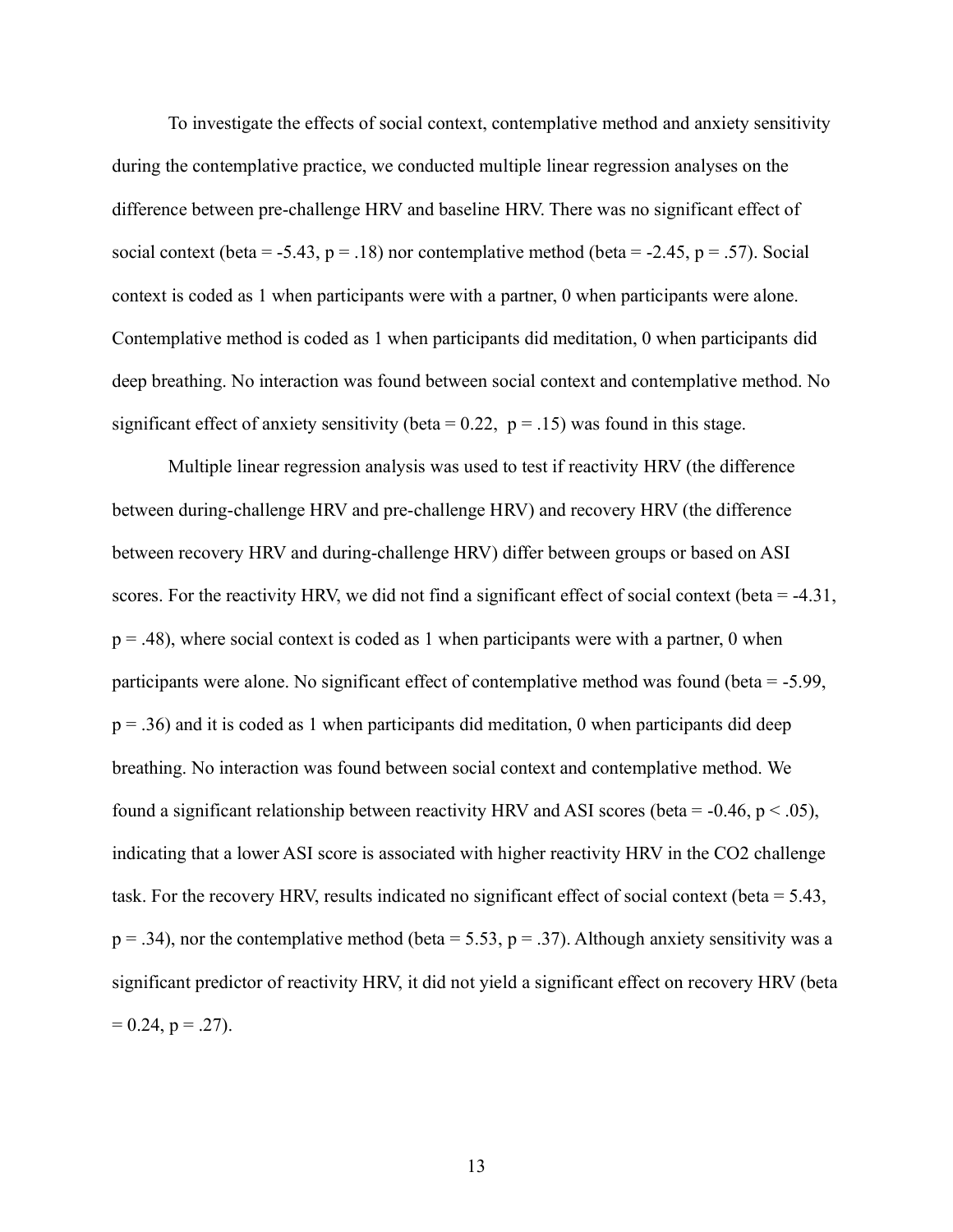# <span id="page-19-0"></span>**Subjective distress and HRV**

In order to assess the impact of subjective distress on HRV, we used linear mixed-effect (LMER) model analysis. We included HRV from all epochs as dependent variable and added fixed effects of SUDS, ASI and sex. In addition, we included participants as a random effect. The results indicated the main effect of SUDS was significantly positively related (beta =  $0.20$ , t = 3.87,  $p < .001$ ). No significant effects were noted for ASI (beta = -0.16, t = -0.52,  $p = .60$ ) and sex (beta =  $-0.35$ , t =  $-0.06$ , p = .95).



*Figure 3*. HRV and the subjective units of distress from all groups across the experiment.

# **Discussion**

<span id="page-19-1"></span>Our results suggest that social context does not show a main effect on the vagal tone after contemplative practice, on reactivity HRV nor recovery HRV. For the comparison between DB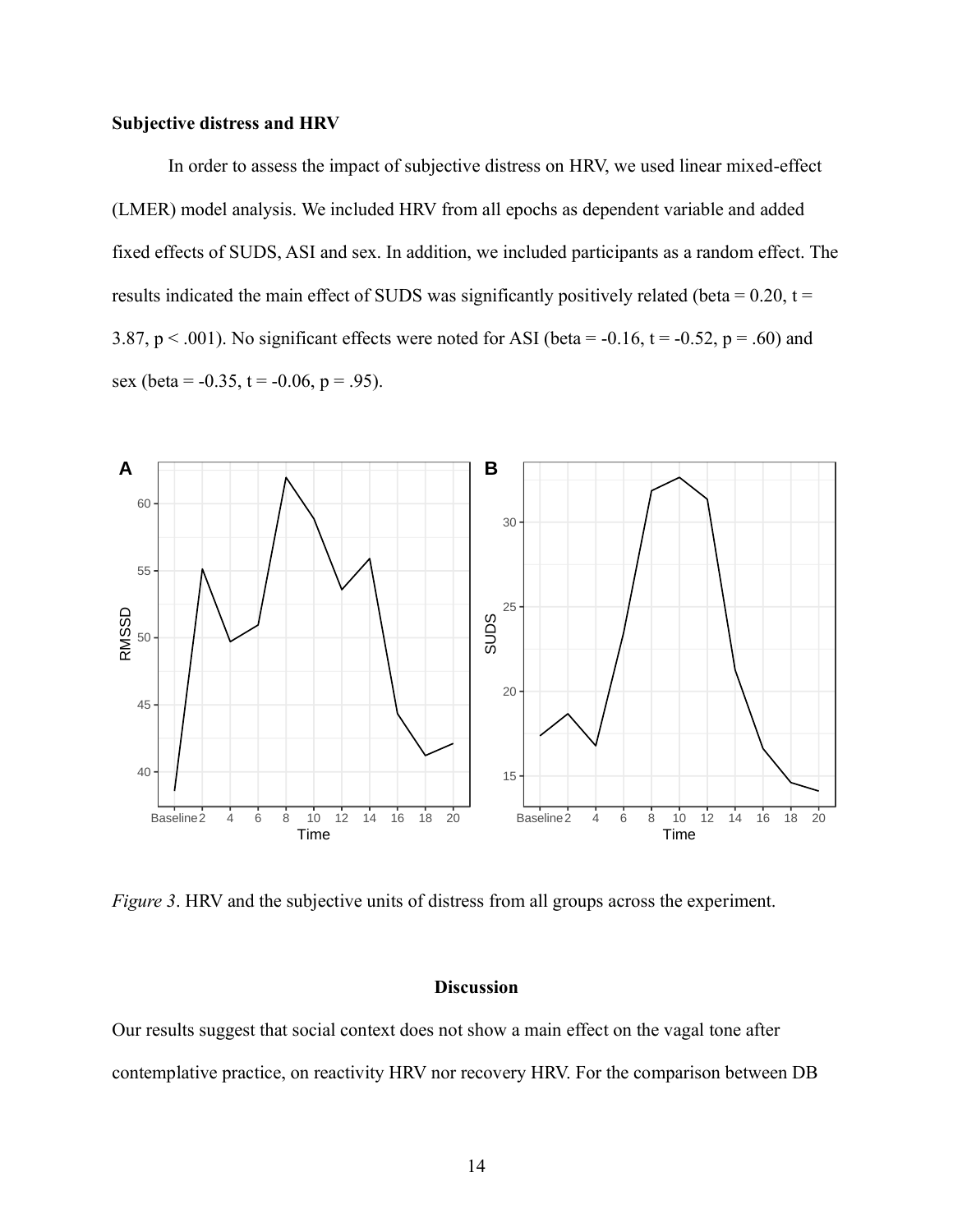and meditation, we were unable to find significant evidence that meditation improves vagal tone more than deep breathing. Furthermore, a significant positive relationship was found between subjective distress and RMSSD across the experiment. These observations are noteworthy for several reasons. First, to the authors' best knowledge, the interplay between social context and meditation on the CO2 inhalation challenge was not studied before. Moreover, although the difference between groups is not significant, it might indicate that we can get similar benefits like meditation together by simply deep breathing alone, which is much easier to implement during the time of pandemics. Below, we provide some possible explanations for the associations we have found.

### <span id="page-20-0"></span>**Contemplative practice with a partner or alone**

Contrary to expectations, we were unable to find significantly different vagal responses between doing contemplative practices with a partner and doing these practices alone. Furthermore, the results have been unable to demonstrate that social context has a positive influence on the vagal reactivity to 10-minutes contemplative practices. The results of subjective distress did not show a significant difference between with-a-partner group and alone group. To some extent, these results corroborate the findings of previous work in failing to find higher mindfulness levels in group meditation (Mantzios & Giannou, 2014).

Surprisingly, no significant difference was found between the with partner group and alone group during the stress task. This outcome is contrary to the assumption based on the social buffering theory and former studies which showed social context have a buffering impact on physiological stress responses (Uchino, 2006; Uchino et al., 1999). A possible explanation or this might be that partners did not show during the challenge but before the challenge. If a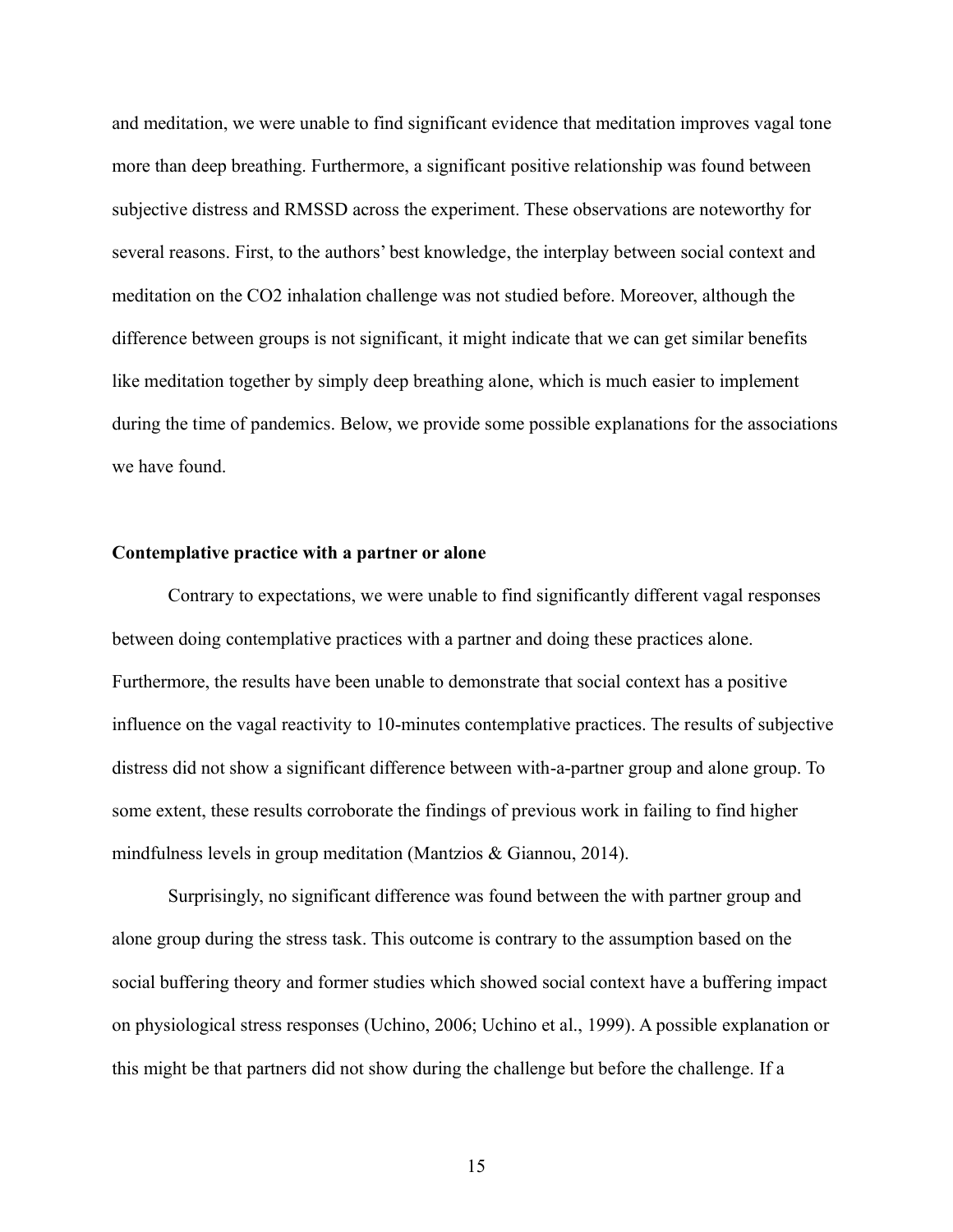partner is presented during the CO2 challenge, the social buffering effect might show a main effect. Another possible explanation for this result may be different oxytocin receptors. A recent study shows that genetic variation of the oxytocin system modulates the efficacy of social support (Kanthak et al., 2016). According to this mentioned study, the stress-buffering effect of social context showed on participants with specific oxytocin receptors (GG or GA) but not on another group with a different oxytocin receptor (AA).

However, we did find RMSSD increased in all groups after 10-minutes contemplative practice (both DB and meditation), indicating that no matter alone or with a partner, 10-minutes contemplative practice is beneficial enough to our vagal tone. Besides that, subjective distress also dropped in both alone group and with a partner group after contemplative practice, further supporting the benefit we can obtain from contemplative practice regardless of social context.

#### <span id="page-21-0"></span>**Practicing DB or meditation**

This study set out with the aim of assessing the importance of meditation compared with solely DB. The results indicate that there is no significant difference between the vagal activity of the DB group and the meditation group. We also found that subjective distress dropped in both the DB group and meditation group after contemplative practice. These results match those observed in earlier studies (Van Diest et al., 2014; Gruzelier et al., 2014; Huppert & Johnson, 2010). Considering no difference was found between the subjective distress of the DB group and the meditation group, it is likely that our vagal nervous can benefit similarly from both DB and meditation.

According to these data, we can infer that during the meditation and DB process, the presence of a partner might not boost the benefit to our vagal activity. Additionally, we can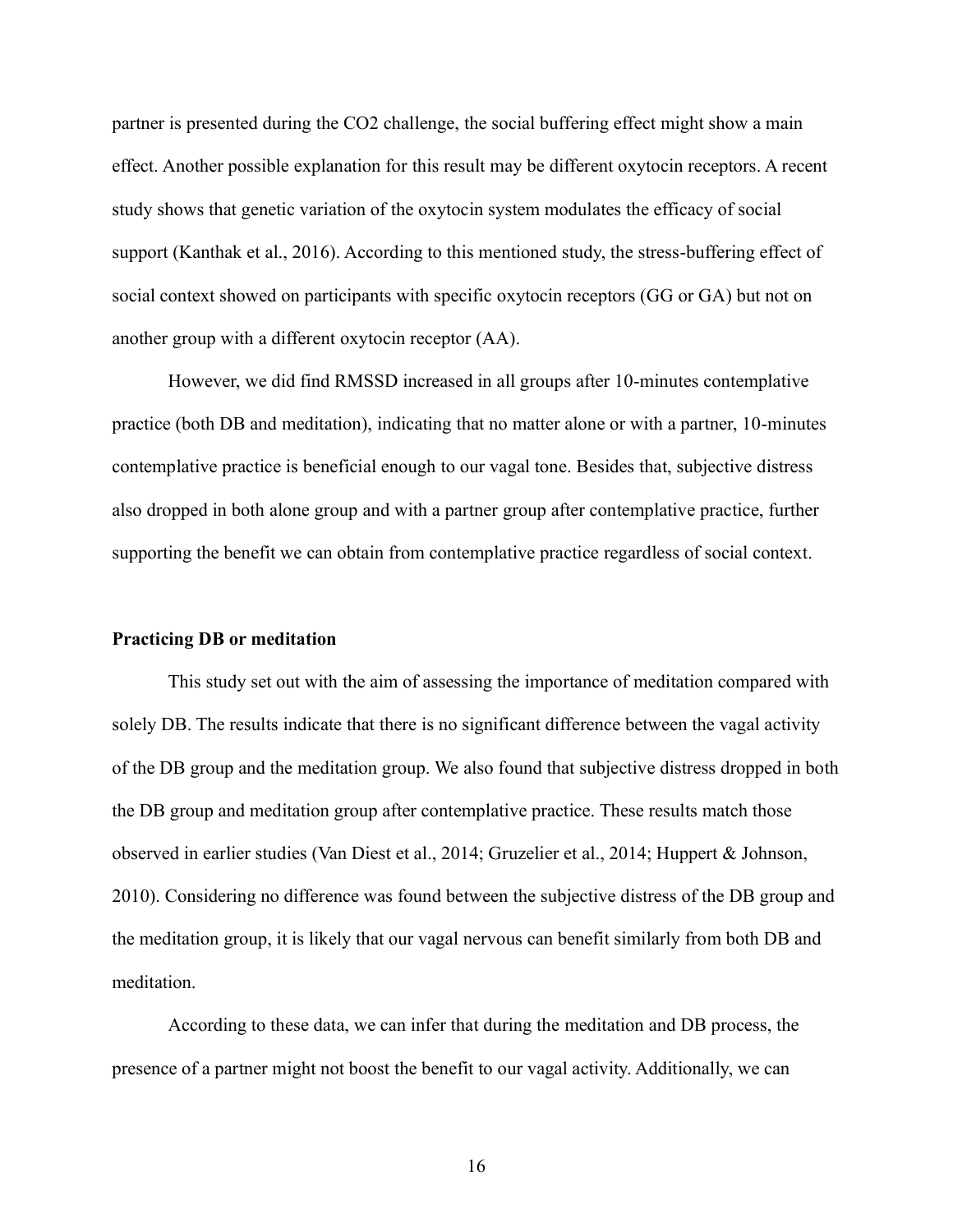benefit similarly from both DB and meditation. These findings encourage us to simply try deep breathing by ourselves, which is easy to implement especially during the time of the pandemic.

However, it is reasonable to consider whether the similar results from the DB group and meditation group came from the similarity of focused attention and BD. If the meditation group practiced more cognitive processes involving methods like open monitoring or kindness and compassion, the difference might change.

### <span id="page-22-0"></span>**CO2 inhalation stress task induces distress and vagal adjustments**

Consistent with the literature, this research found that during the CO2 stress task, participants' subjective distress levels significantly increased compared with the pre-challenge phase (Zvolensky & Eifert, 2001; Seddon et al., 2011). This indicates that even though participants were not notified about the CO2 level increased, the biological response was able to cause mental status changes.

Consistent with the literature (Martino et al., 2020), this research found that time-domain measures of HRV increased during the CO2 challenge. We also found that anxiety sensitivity is significantly and negatively correlated with reactivity HRV, meaning people with higher anxiety sensitivity tend to have less tendency of increasing HRV during the CO2 task. This result corroborates the findings of a great deal of the previous work in the relationship between lower HRV and higher anxiety levels (Gruzelier et al., 2014; Juster et al., 2010).

The increasing HRV during CO2 challenge is a noteworthy result. Being both a psychological and physiological stressor, CO2 can influence vagal tone from different perspectives. As a psychological stressor, CO2 induces increasing felt distress, impair parasympathetic nervous activity, and further causes decreasing HRV. However, as a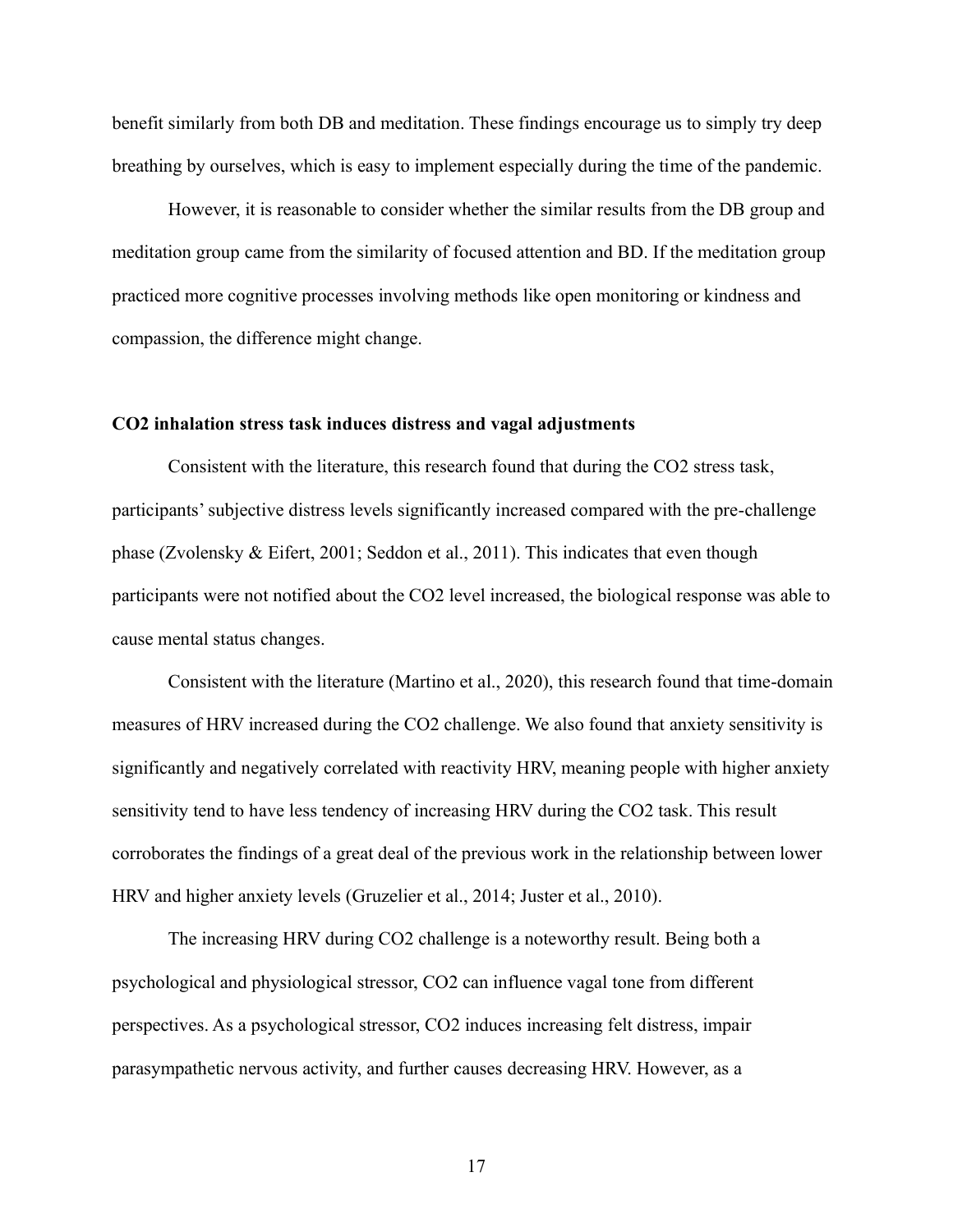physiological stressor, a previous study has shown that CO2 causes a strong fear response, which is accompanied by a rise in blood pressure, an adaptive reduction in heart rate, and an increase in respiration rate (Leibold et al., 2016). Although HRV was not reported in this work, the parasympathetic nervous system is working to decrease heart rate (Appelhans & Luecken, 2006), thus we can infer vagal tone increased in that previous study, which aligns with our results.

### <span id="page-23-0"></span>**Limitation and future directions**

When evaluating the results of the current study, txhere are several limitations to consider. Firstly, all the data and results from this study can be better discussed within the younger population since all the participants were college students. It might not be suitable for discussion among the mid-aged or elder population. Besides, all the HRV measurements in this study are time-domain values. The frequency-domain HRV index is not included, which causes missing information regarding the ratio between the sympathetic nervous system and parasympathetic nervous system (Shaffer & Ginsberg, 2017).

Another potential limitation is that when measuring pre-challenge HRV, we intended to measure the effect of DB or meditation. However, the pre-challenge HRV might be mixed results from both the contemplative practices and the reaction to the new CO2 task environment.

Finally, future research needs participants at different stages of the life span and with different socioeconomic statuses to check if the results of the current study are limited to the college young population. It would also be interesting to test if DB or meditation with a more intimate partner would boost the benefit of contemplative practice and further influence the reaction to the psychobiological challenge. Although many questions remain, the results of the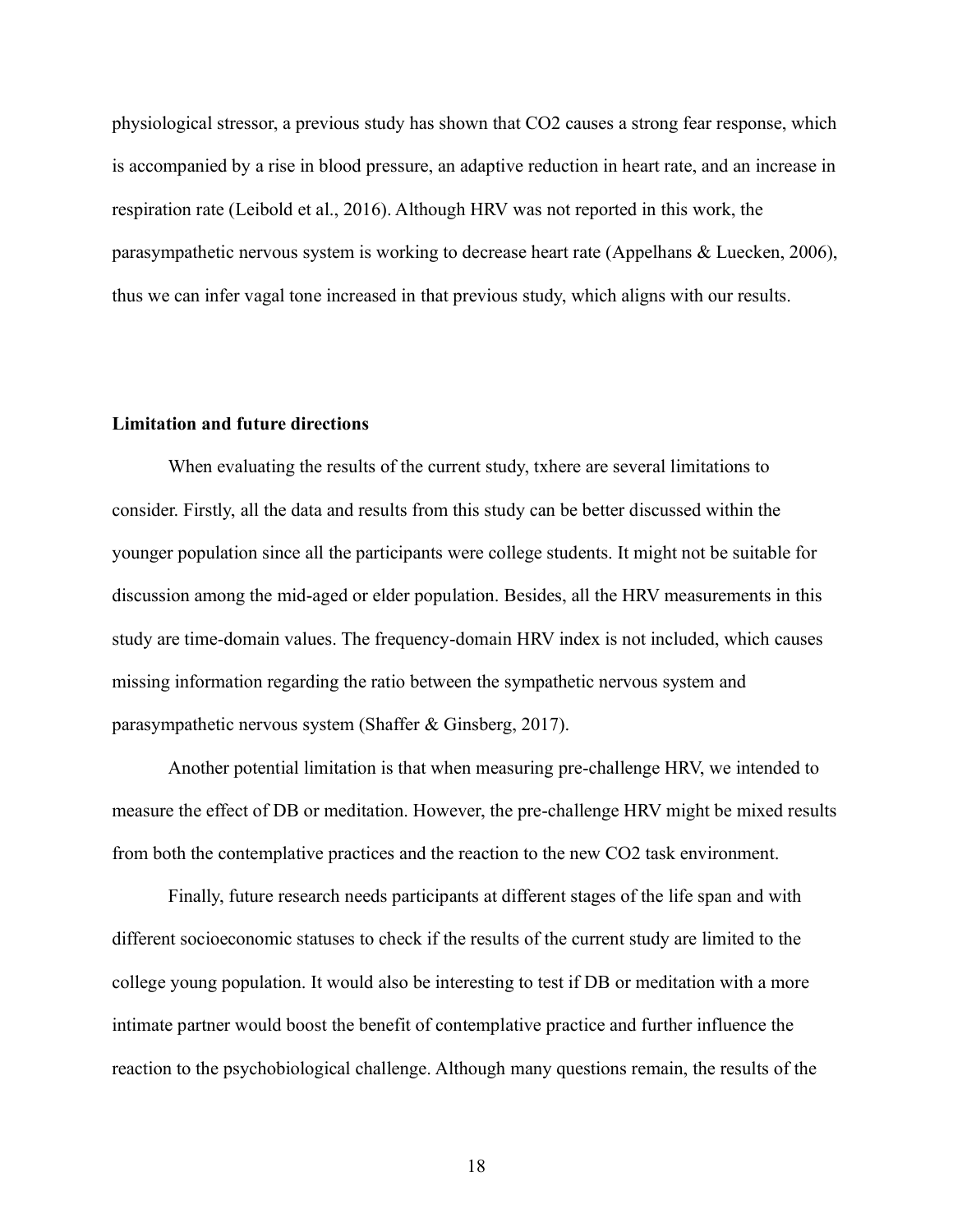current study suggest we can benefit from simply deep breathing alone, and it has a similar impact on vagal tone as meditation.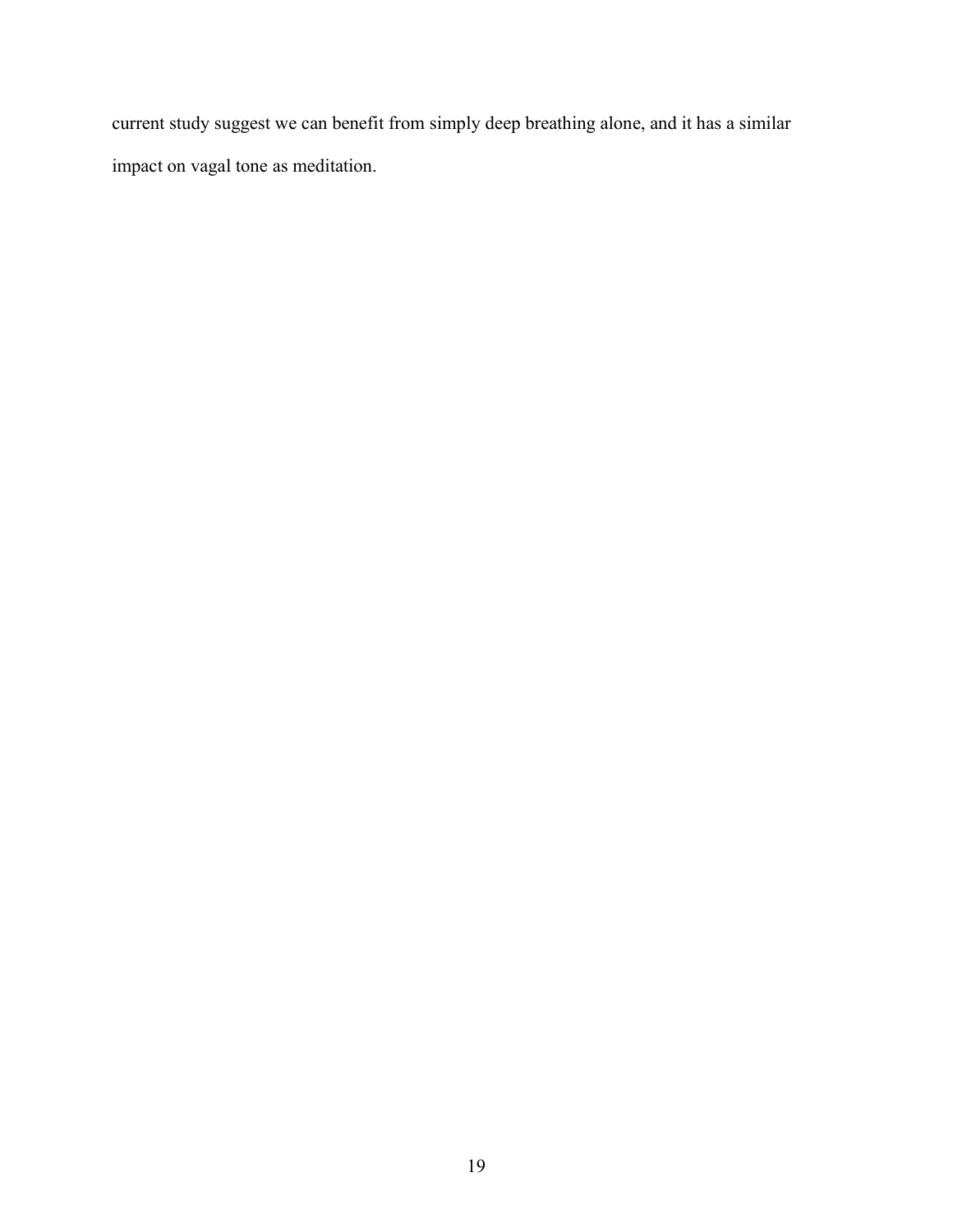#### References

- Appelhans, B. M., & Luecken, L. J. (2006). Heart rate variability as an index of regulated emotional responding. *Review of general psychology*, 10(3), 229-240.
- Baethge, A., Vahle-Hinz, T., & Rigotti, T. (2020). Coworker support and its relationship to allostasis during a workday: A diary study on trajectories of heart rate variability during work. *Journal of Applied Psychology*, 105(5), 506.
- Beckes, L. , & Coan, J. A. . (2011). Social baseline theory: the role of social proximity in emotion and economy of action. *Social and Personality Psychology Compass*, 5(12).
- Behan, C. (2020). The benefits of meditation and mindfulness practices during times of crisis such as COVID-19. *Irish journal of psychological medicine*, 37(4), 256-258.
- Bowen, K. S., Uchino, B. N., Birmingham, W., Carlisle, M., Smith, T. W., & Light, K. C. (2014). The stress-buffering effects of functional social support on ambulatory blood pressure. *Health Psychology*, 33(11), 1440.
- Butler, E. A., Wilhelm, F. H., & Gross, J. J. (2006). Respiratory sinus arrhythmia, emotion, and emotion regulation during social interaction. *Psychophysiology*, 43(6), 612-622.
- Coan, J. A., Beckes, L., Gonzalez, M. Z., Maresh, E. L., Brown, C. L., & Hasselmo, K. (2017). Relationship status and perceived support in the social regulation of neural responses to threat. *Social Cognitive and Affective Neuroscience*, 12(10), 1574–1583. https://doi.org/10.1093/scan/nsx091
- Cohen, S. , & Wills, T. A. . (1985). Stress, social support, and the buffering hypothesis. *Psychological Bulletin*, 98(2), 310-357.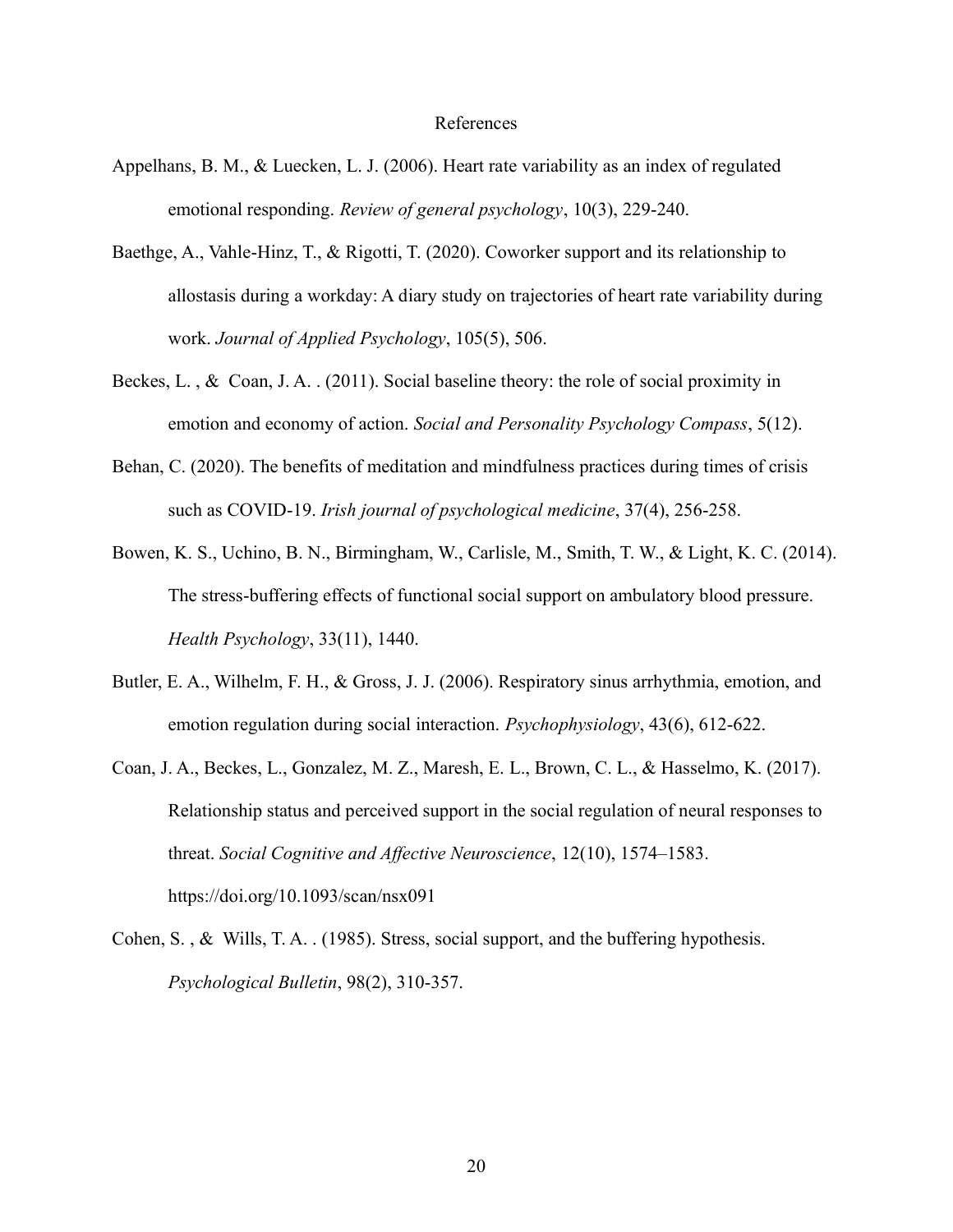- Diamond, L. M., Hicks, A. M., & Otter-Henderson, K. D. (2011). Individual differences in vagal regulation moderate associations between daily affect and daily couple interactions. *Personality and Social Psychology Bulletin*, 37(6), 731-744.
- Fredrickson, B. L., Cohn, M. A., Coffey, K. A., Pek, J., & Finkel, S. M. (2008). Open hearts build lives: positive emotions, induced through loving-kindness meditation, build consequential personal resources. *Journal of personality and social psychology*, 95(5), 1045.
- Gerteis, A. K. S., & Schwerdtfeger, A. R. (2016). When rumination counts: Perceived social support and heart rate variability in daily life. *Psychophysiology*, 53(7), 1034-1043.
- Gruzelier, J. H., Thompson, T., Redding, E., Brandt, R., & Steffert, T. (2014). Application of alpha/theta neurofeedback and heart rate variability training to young contemporary dancers: State anxiety and creativity. *International Journal of Psychophysiology*, 93(1), 105-111.
- Hennessy, M. B., Maken, D. S., & Graves, F. C. (2000). Consequences of the presence of the mother or unfamiliar adult female on cortisol, ACTH, testosterone and behavioral responses of periadolescent guinea pigs during exposure to novelty. *Psychoneuroendocrinology*, 25(6), 619–632. [https://doi.org/10.1016/s0306-](https://doi.org/10.1016/s0306-4530(00)00014-7) [4530\(00\)00014-7](https://doi.org/10.1016/s0306-4530(00)00014-7)
- Horsten, M., Erigson, M., Perski, A., Wamala, S. P., Schenck-Gustafsson, K., & Orth-Gomer, K. (1999). Psychosocial factors and heart rate variability in healthy women. *Psychosomatic Medicine*, 61(1), 49-57.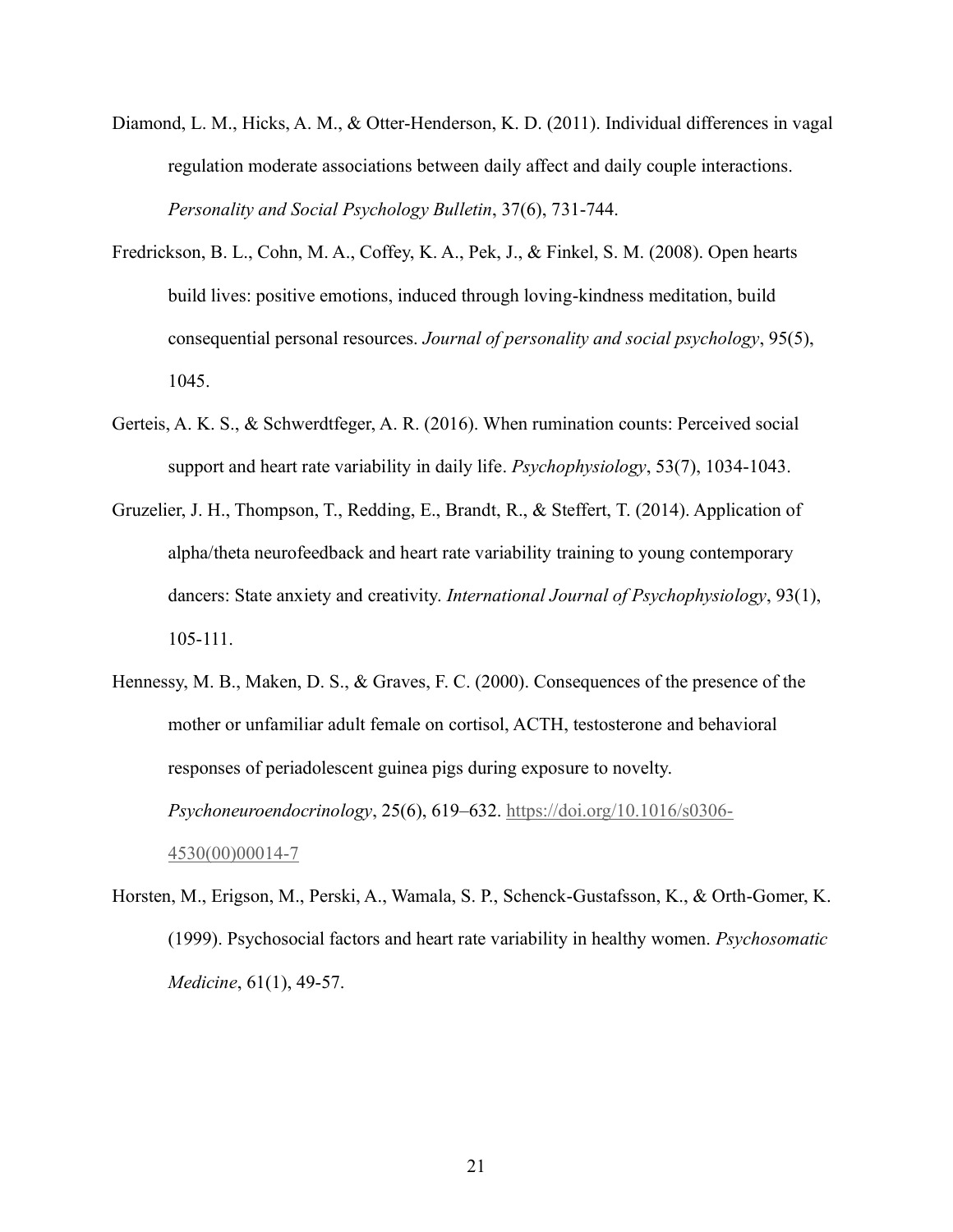- Huppert, F. A., & Johnson, D. M. (2010). A controlled trial of mindfulness training in schools: The importance of practice for an impact on well-being. *The Journal of Positive Psychology*, 5(4), 264-274.
- Hyland, P. K., Lee, R. A., & Mills, M. J. (2015). Mindfulness at work: A new approach to improving individual and organizational performance. *Industrial and organizational Psychology*, 8(4), 576-602.
- Jump, O., & Dockray, S. (2020). Cardiovascular responses to stress utilizing anticipatory singing tasks. *Journal of Psychophysiology*.
- Juster, R. P., McEwen, B. S., & Lupien, S. J. (2010). Allostatic load biomarkers of chronic stress and impact on health and cognition. *Neuroscience & Biobehavioral Reviews*, 35(1), 2-16.
- Kanthak, M. K., Chen, F. S., Kumsta, R., Hill, L. K., Thayer, J. F., & Heinrichs, M. (2016). Oxytocin receptor gene polymorphism modulates the effects of social support on heart rate variability. *Biological psychology*, 117, 43-49.
- Kaufmann, T., Sütterlin, S., Schulz, S. M., & Vögele, C. (2011). ARTiiFACT: a tool for heart rate artifact processing and heart rate variability analysis. *Behavior research methods*, 43(4), 1161-1170.
- Kiyokawa, Y., Kawai, K., & Takeuchi, Y. (2018). The benefits of social buffering are maintained regardless of the stress level of the subject rat and enhanced by more conspecifics. *Physiology & Behavior*, 194, 177–183.
- Kok, B. E., Coffey, K. A., Cohn, M. A., Catalino, L. I., Vacharkulksemsuk, T., Algoe, S. B., ... & Fredrickson, B. L. (2013). How positive emotions build physical health: Perceived positive social connections account for the upward spiral between positive emotions and vagal tone. *Psychological science*, 24(7), 1123-1132.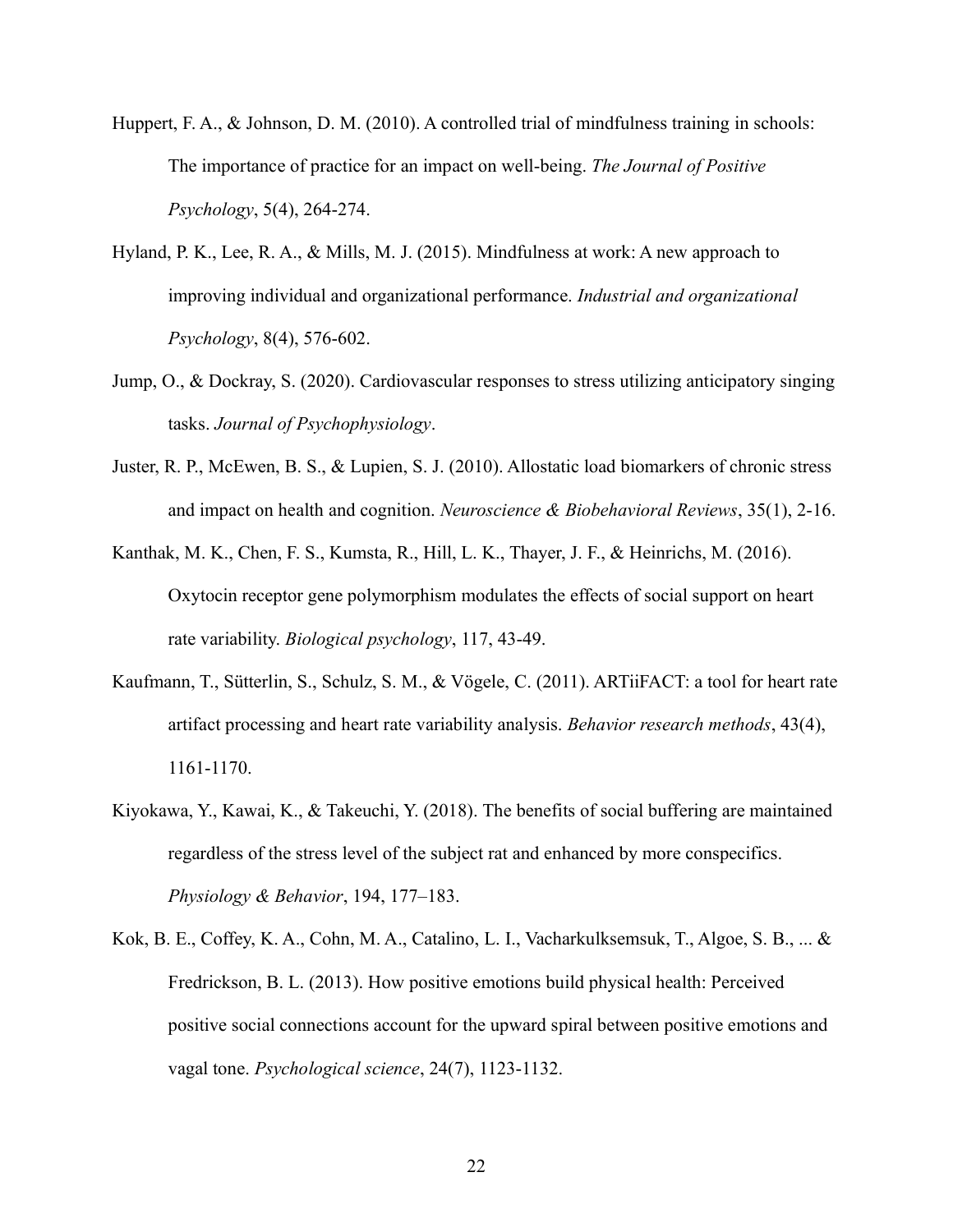- Kok, B. E., Waugh, C. E., & Fredrickson, B. L. (2013). Meditation and Health: The Search for Mechanisms of Action. *Social and Personality Psychology Compass*, 7(1), 27-39. doi:10.1111/spc3.12006
- Leibold, N. K., Van Den Hove, D. L. A., Viechtbauer, W., Buchanan, G. F., Goossens, L., Lange, I., ... & Schruers, K. R. J. (2016). CO 2 exposure as translational cross-species experimental model for panic. *Translational psychiatry*, 6(9), e885-e885.
- Lin, I. M., Tai, L. Y., & Fan, S. Y. (2014). Breathing at a rate of 5.5 breaths per minute with equal inhalation-to-exhalation ratio increases heart rate variability. *International Journal of Psychophysiology*, 91(3), 206-211.
- Mantzios, M., & Giannou, K. (2014). Group vs. single mindfulness meditation: exploring avoidance, impulsivity, and weight management in two separate mindfulness meditation settings. *Applied Psychology: Health and Well‐Being*, 6(2), 173-191.
- Martino, P. F., Miller, D. P., Miller, J. R., Allen, M. T., Cook-Snyder, D. R., Handy, J. D., & Servatius, R. J. (2020). Cardiorespiratory Response to Moderate Hypercapnia in Female College Students Expressing Behaviorally Inhibited Temperament. *Frontiers in Neuroscience*, 14, 1190.
- Orosz, A., Federspiel, A., Eckert, A., Seeher, C., Dierks, T., Tschitsaz, A., & Cattapan, K. (2021). Exploring the effectiveness of a specialized therapy programme for burnout using subjective report and biomarkers of stress. *Clinical psychology & psychotherapy*, 28(4), 852-861.
- Pabon, E., Rockwood, F., Norman, G. J., & de Wit, H. (2021). Acute effects of oral delta‐9‐ tetrahydrocannabinol (THC) on autonomic cardiac activity and their relation to subjective and anxiogenic effects. *Psychophysiology*, e13955.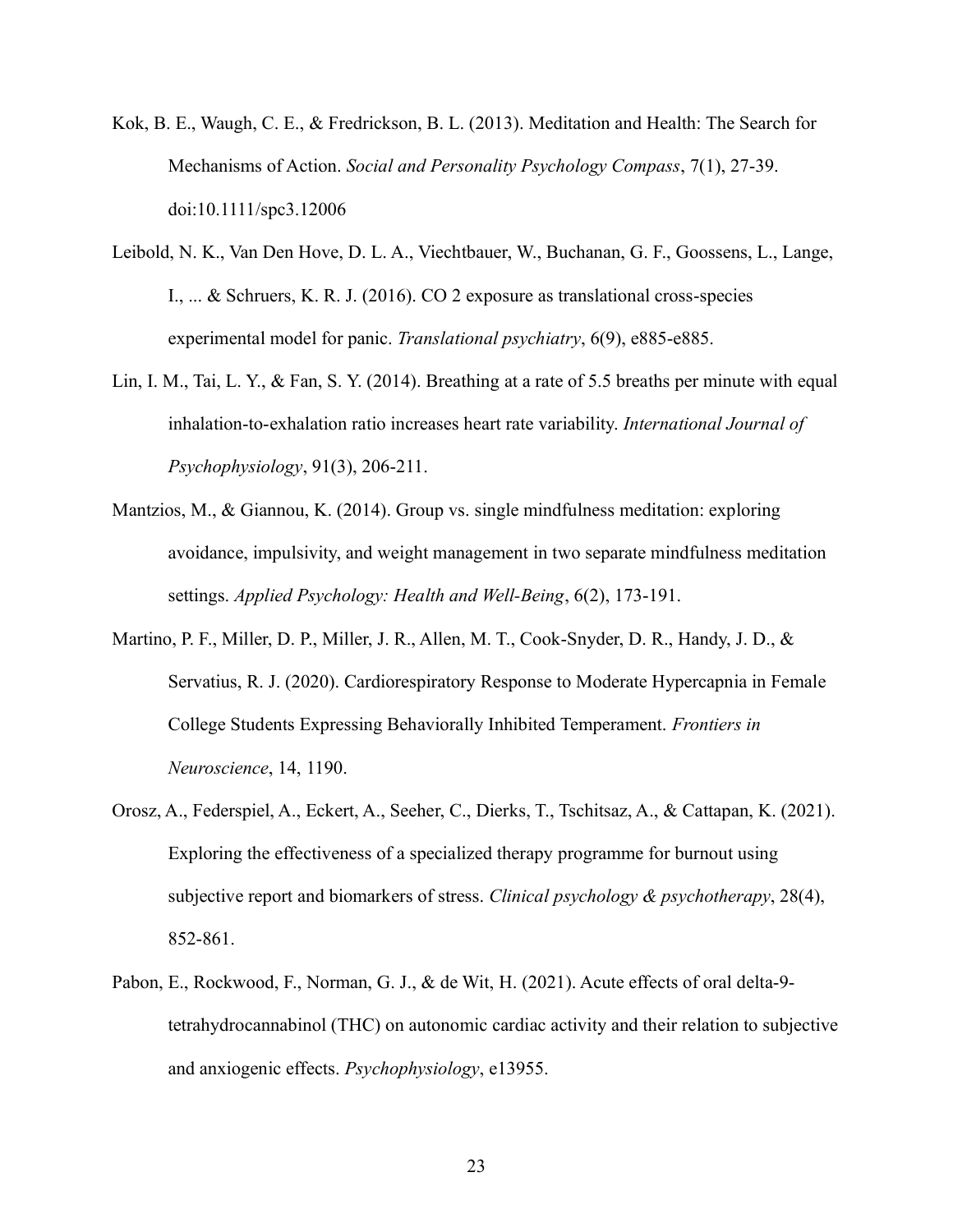- Perciavalle, V., Blandini, M., Fecarotta, P., Buscemi, A., Di Corrado, D., Bertolo, L., ... & Coco, M. (2017). The role of deep breathing on stress. *Neurological Sciences*, 38(3), 451-458.
- Perna, G., Romano, P., Caldirola, D., Cucchi, M., & Bellodi, L. (2003). Anxiety sensitivity and 35% CO2 reactivity in patients with panic disorder. *Journal of Psychosomatic Research*, 54(6), 573-577.

Porges, S. W. (2007). The polyvagal perspective. *Biological psychology*, 74(2), 116-143.

- Renna, M. E., Shrout, M. R., Madison, A. A., Bennett, J. M., Malarkey, W. B., Emery, C. F., & Kiecolt-Glaser, J. K. (2021). Distress Disorder Histories Predict HRV Trajectories During and After Stress. *Psychoneuroendocrinology*, 105575.
- Seddon, K., Morris, K., Bailey, J., Potokar, J., Rich, A., Wilson, S., . . . Nutt, D. J. (2011). Effects of 7.5% CO2 challenge in generalized anxiety disorder. *Journal of Psychopharmacology*, 25(1), 43-51.
- Sicorello, M., Dieckmann, L., Moser, D., Lux, V., Luhmann, M., Schlotz, W., & Kumsta, R. (2020). Oxytocin and the stress buffering effect of social company: a genetic study in daily life. *Social Cognitive and Affective Neuroscience*, 15(3), 293–301.

<https://doi.org/10.1093/scan/nsaa034>

- Shaffer, F., & Ginsberg, J. P. (2017). An overview of heart rate variability metrics and norms. *Frontiers in public health*, 258.
- SJ, B., Mundel, T., & JA, B. (2007). Cardiac vagal control and respiratory sinus arrhythmia during hypercapnia in humans. *The Journal of Physiological Sciences*, 0711120013- 0711120013.
- Tzeng, Y. C., Larsen, P. D., & Galletly, D. C. (2007). Effects of hypercapnia and hypoxemia on respiratory sinus arrhythmia in conscious humans during spontaneous respiration.